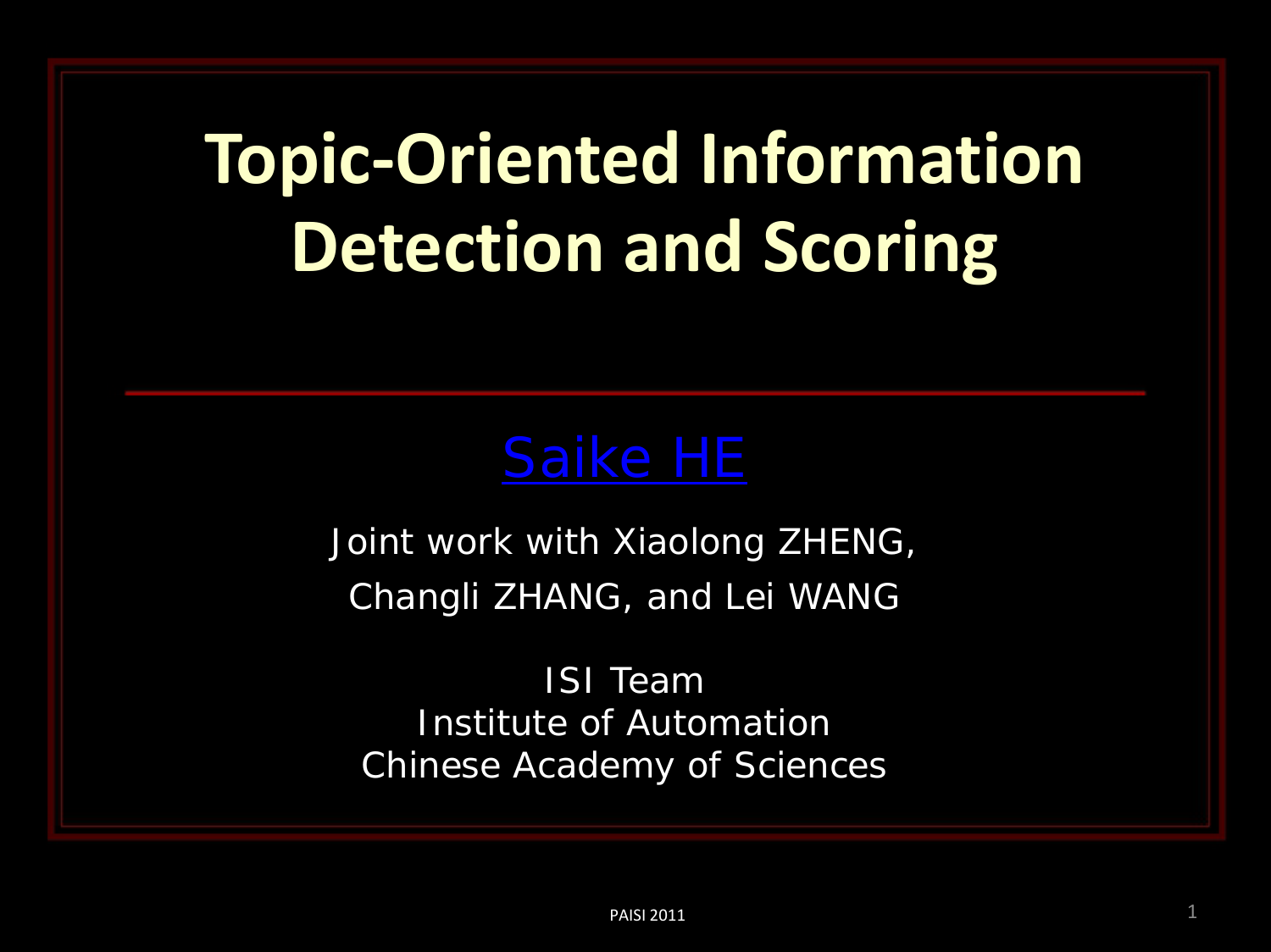# **Road Map**



- **Introduction**
- Hybrid approach for TOIDS
- Experimental Results
- Conclusions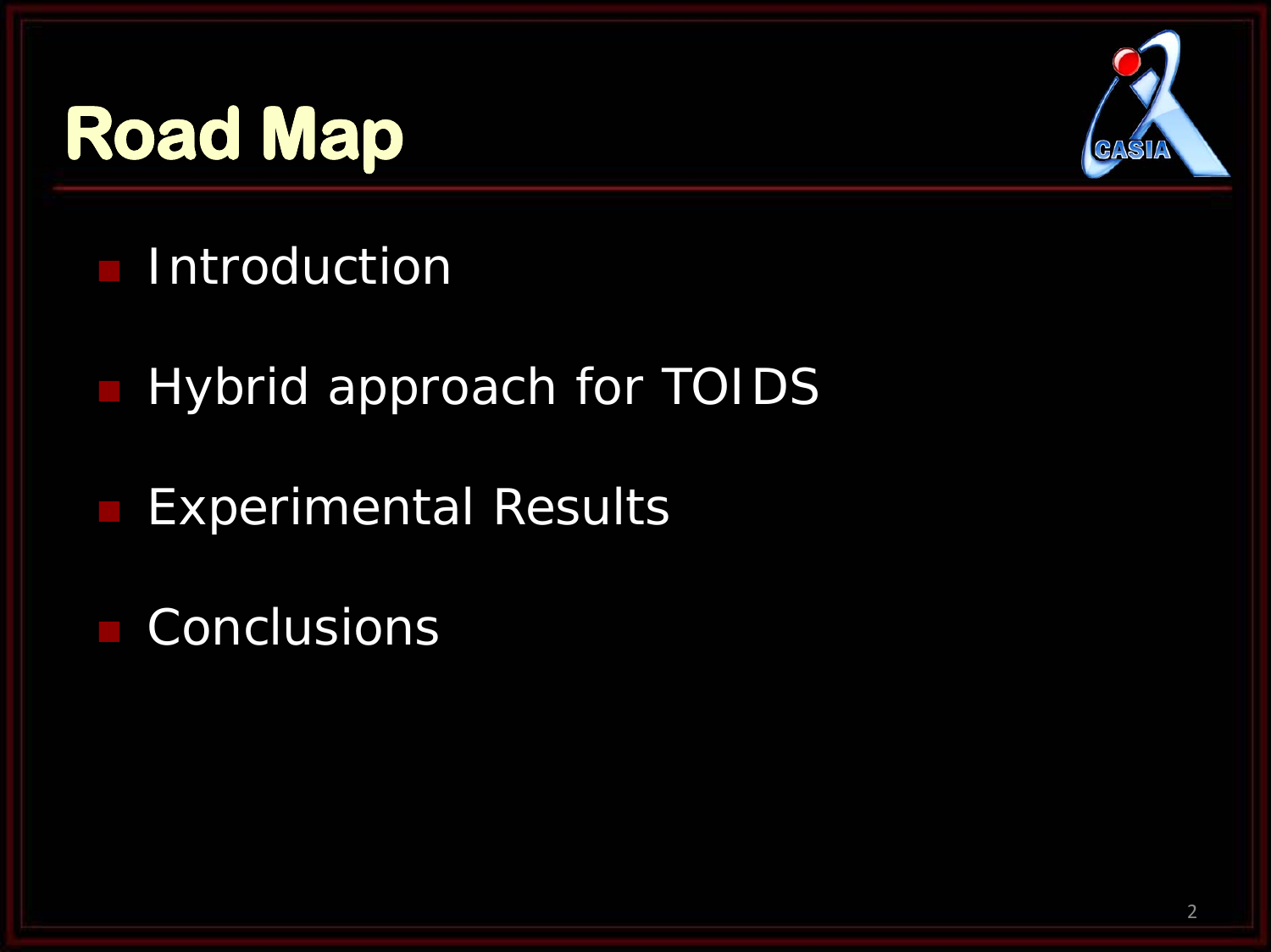# **Road Map**



**Introduction** 

Hybrid approach for TOIDS

- Experimental Results
- Conclusions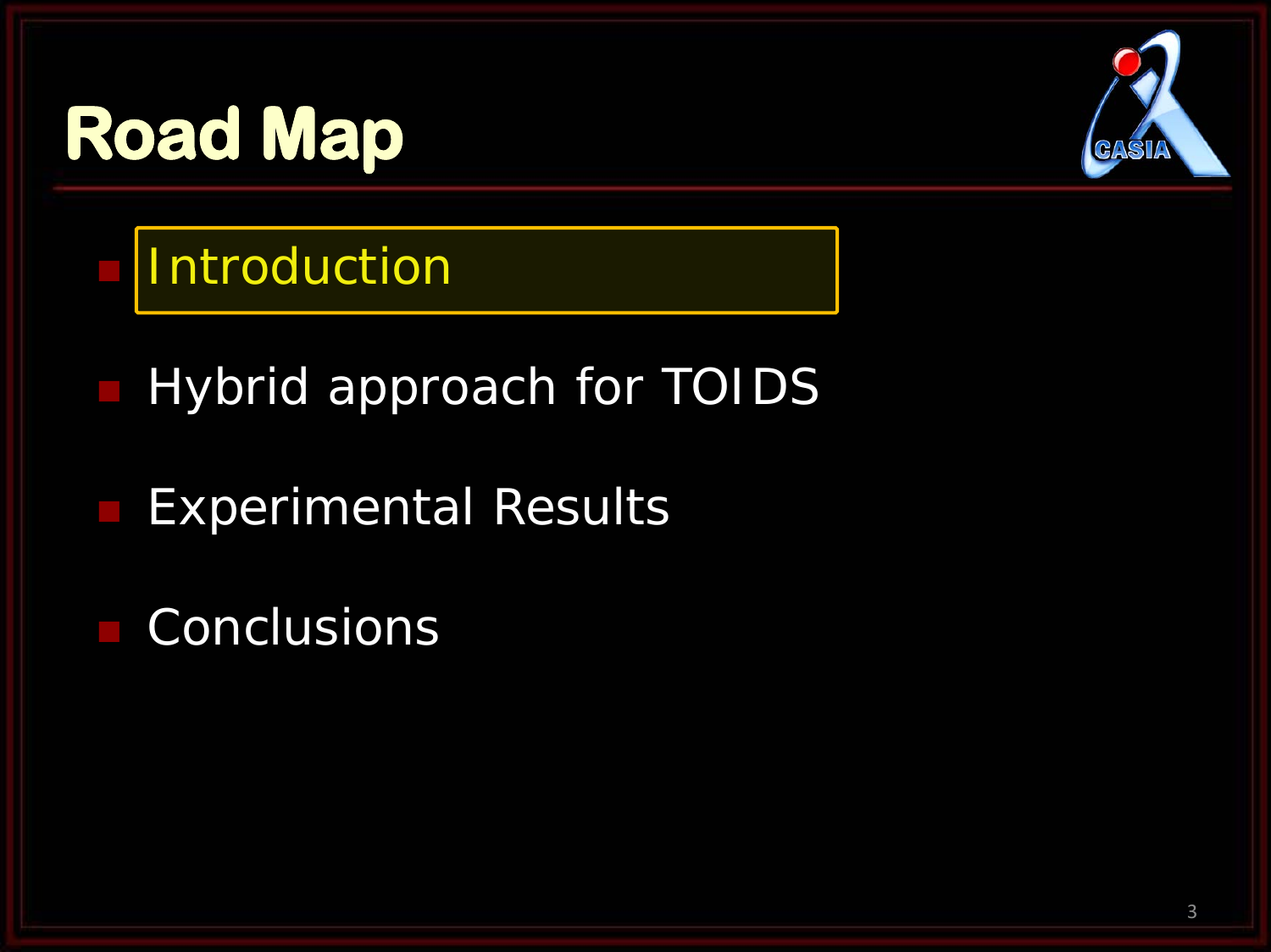

**Information Detection (TOIDS) is a** critical task in Intelligence and Security Informatics (ISI)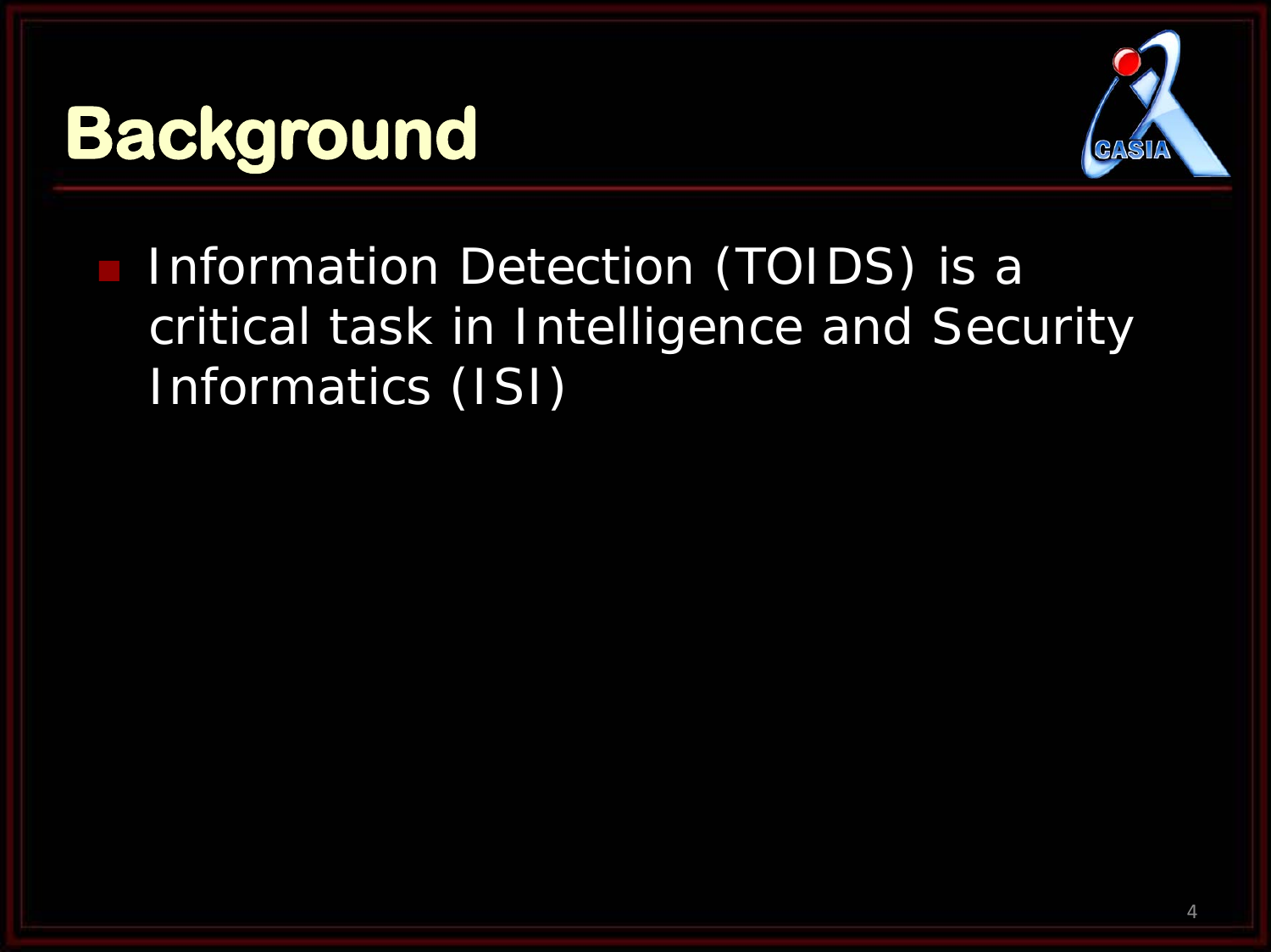

**Information Detection (TOIDS) is a** critical task in Intelligence and Security Informatics (ISI)

Traditional Solutions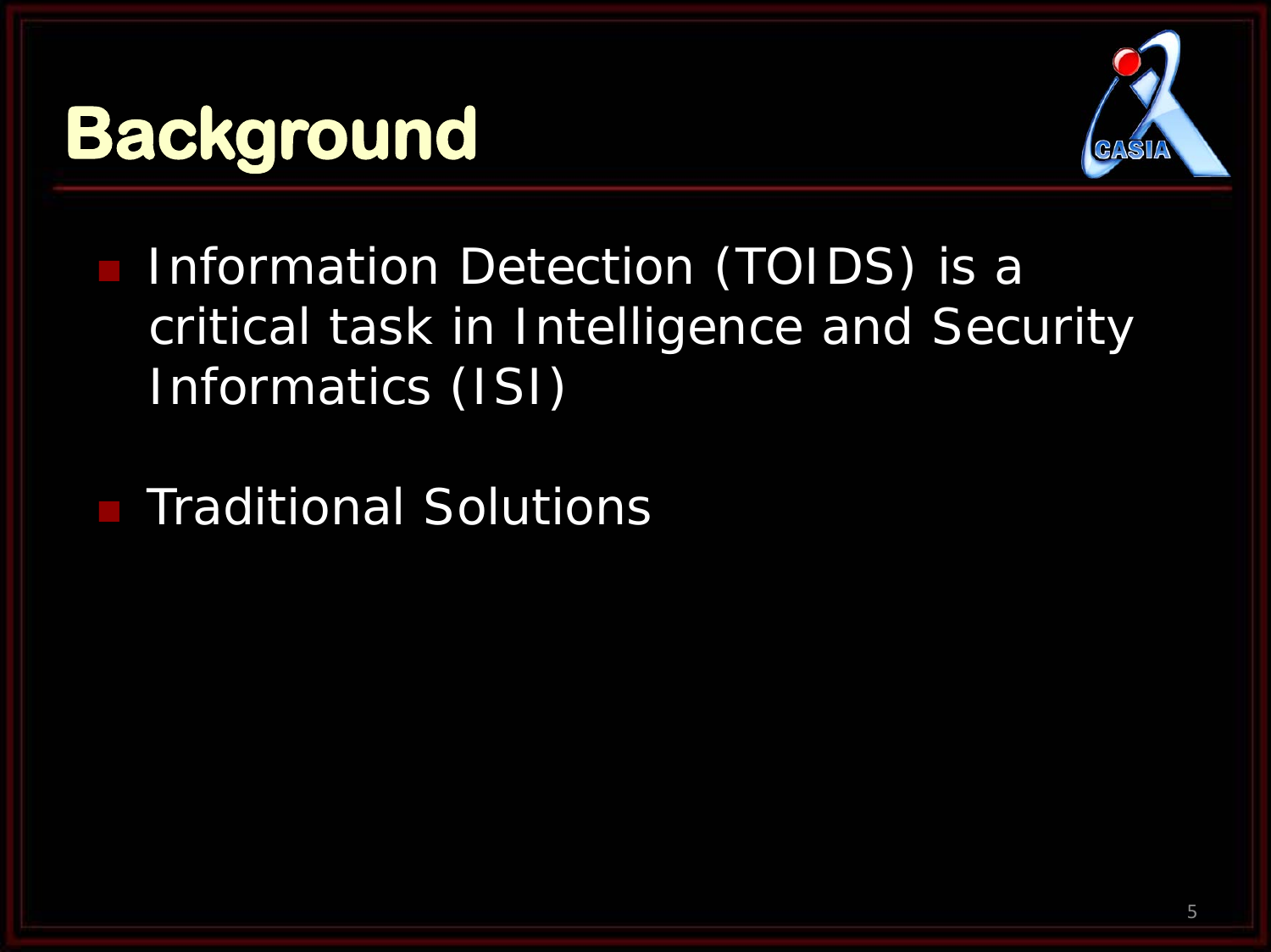

- Information Detection (TOIDS) is a critical task in Intelligence and Security Informatics (ISI)
	- Traditional Solutions Dictionary-Based Methods ■ Statistical and Machine Learning Methods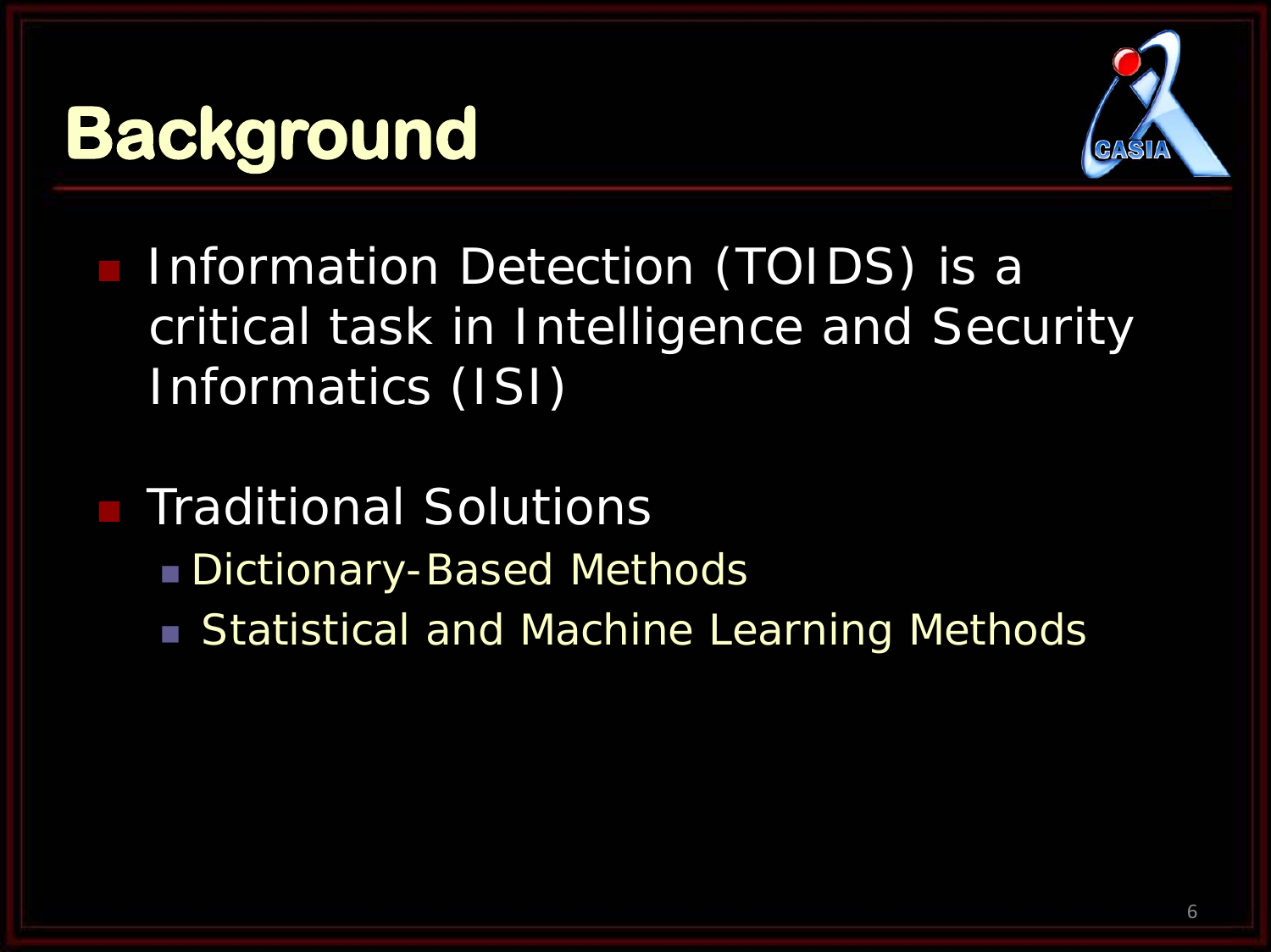

- **Information Detection (TOIDS) is a** critical task in Intelligence and Security Informatics (ISI)
- Traditional Solutions Dictionary-Based Methods ■ Statistical and Machine Learning Methods

**Drawbacks**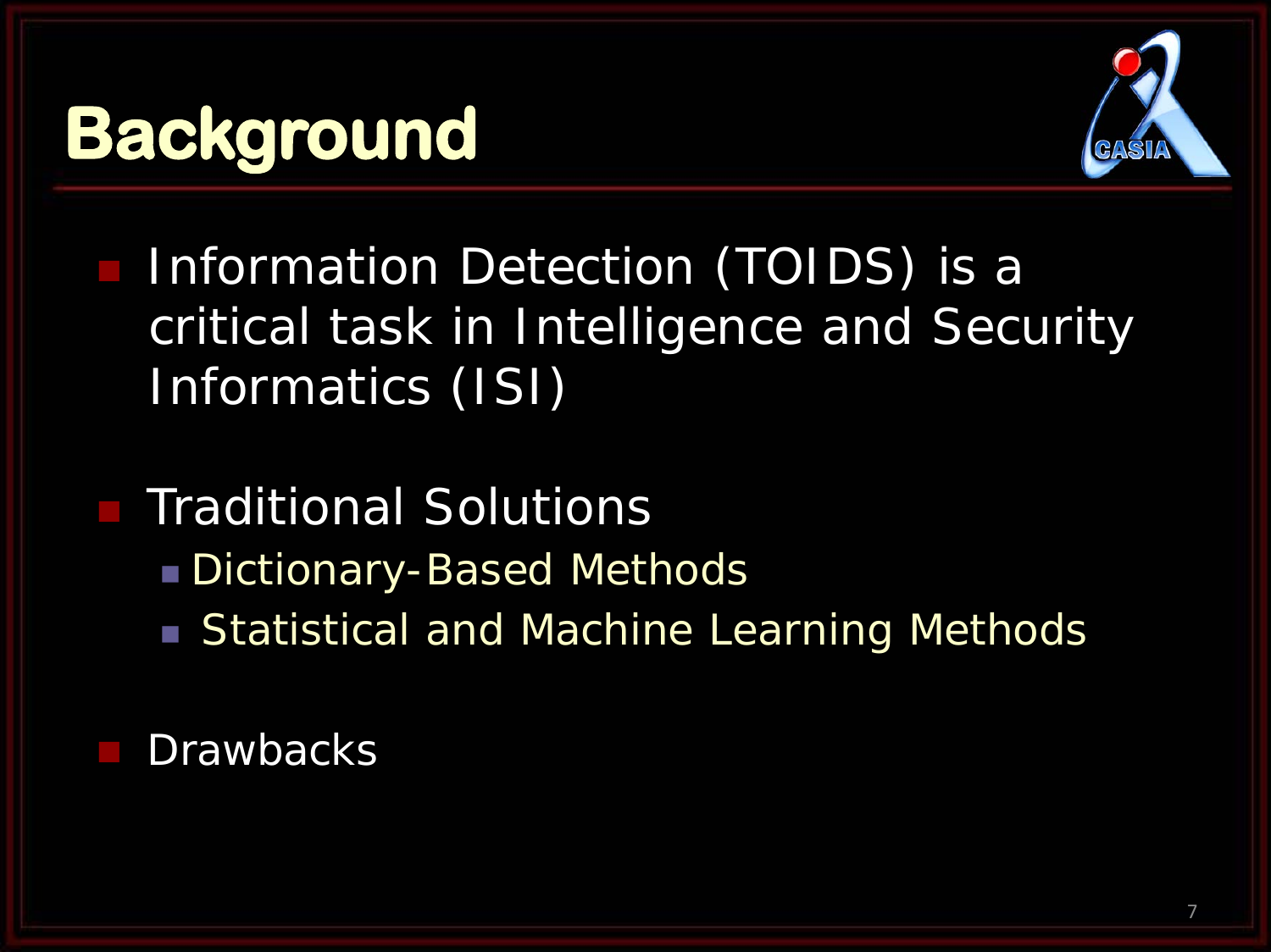

- **Information Detection (TOIDS) is a** critical task in Intelligence and Security Informatics (ISI)
- Traditional Solutions
	- Dictionary-Based Methods
	- Statistical and Machine Learning Methods

#### **Drawbacks**

- Influenced by the coverage of the lexicon
- **Paleness in domain adaption**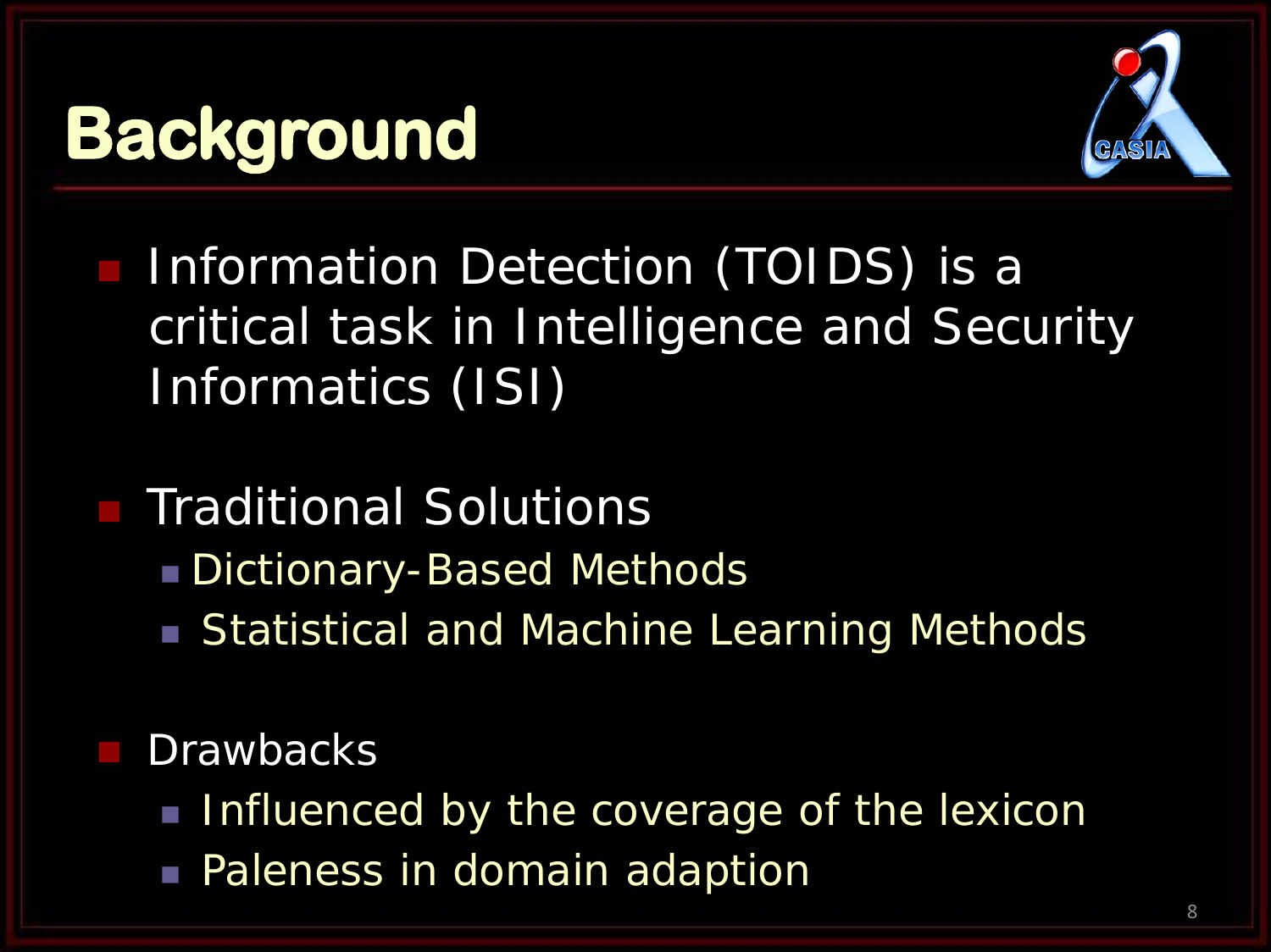

**Word combination help filter relevant** documents with higher accuracy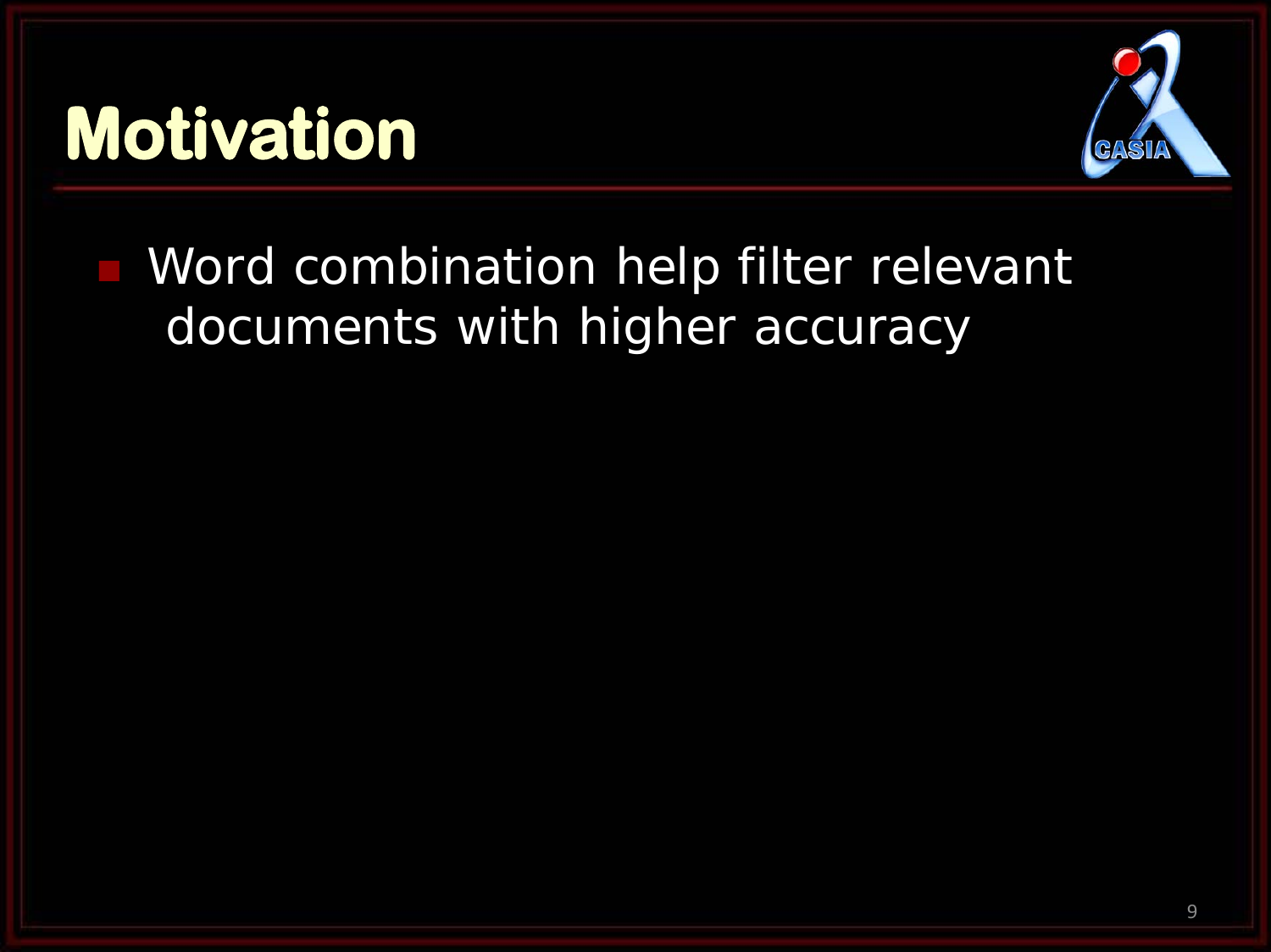

 Word combination help filter relevant documents with higher accuracy

**Improve precision rate**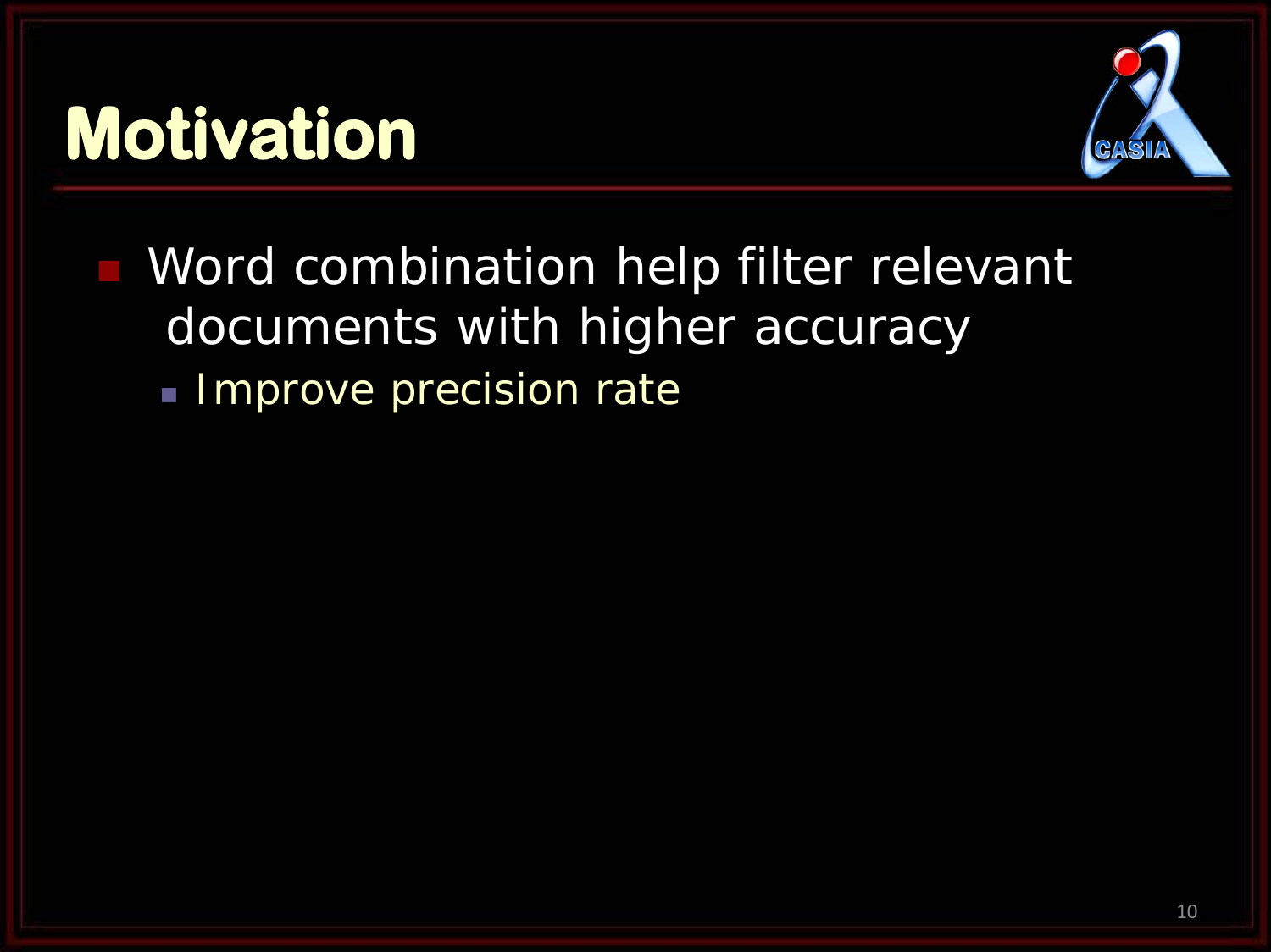

 Word combination help filter relevant documents with higher accuracy

**Improve precision rate** 

Characteristic words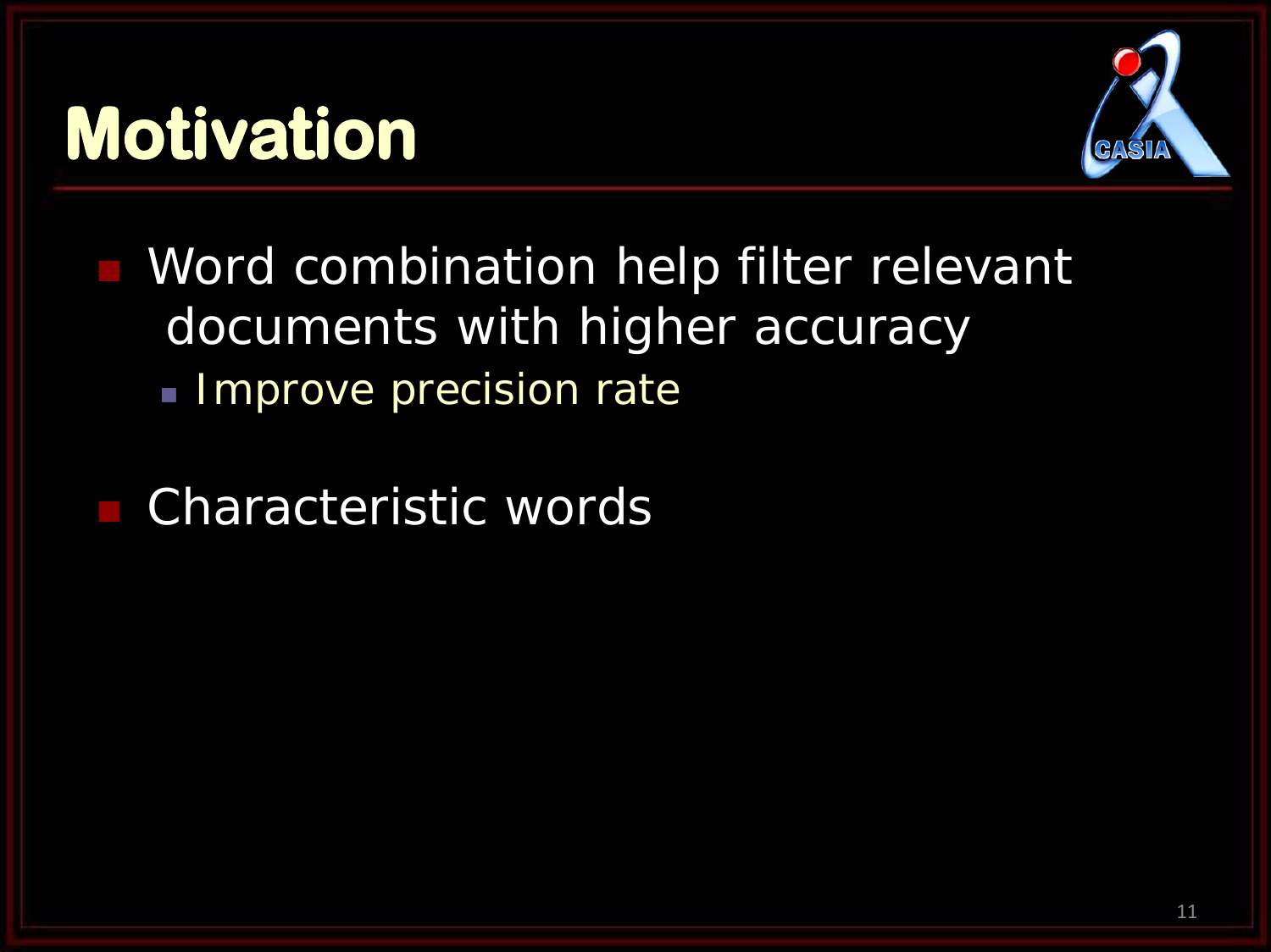

 Word combination help filter relevant documents with higher accuracy

**Improve precision rate** 

#### Characteristic words

- **Related words**
- **Unrelated words**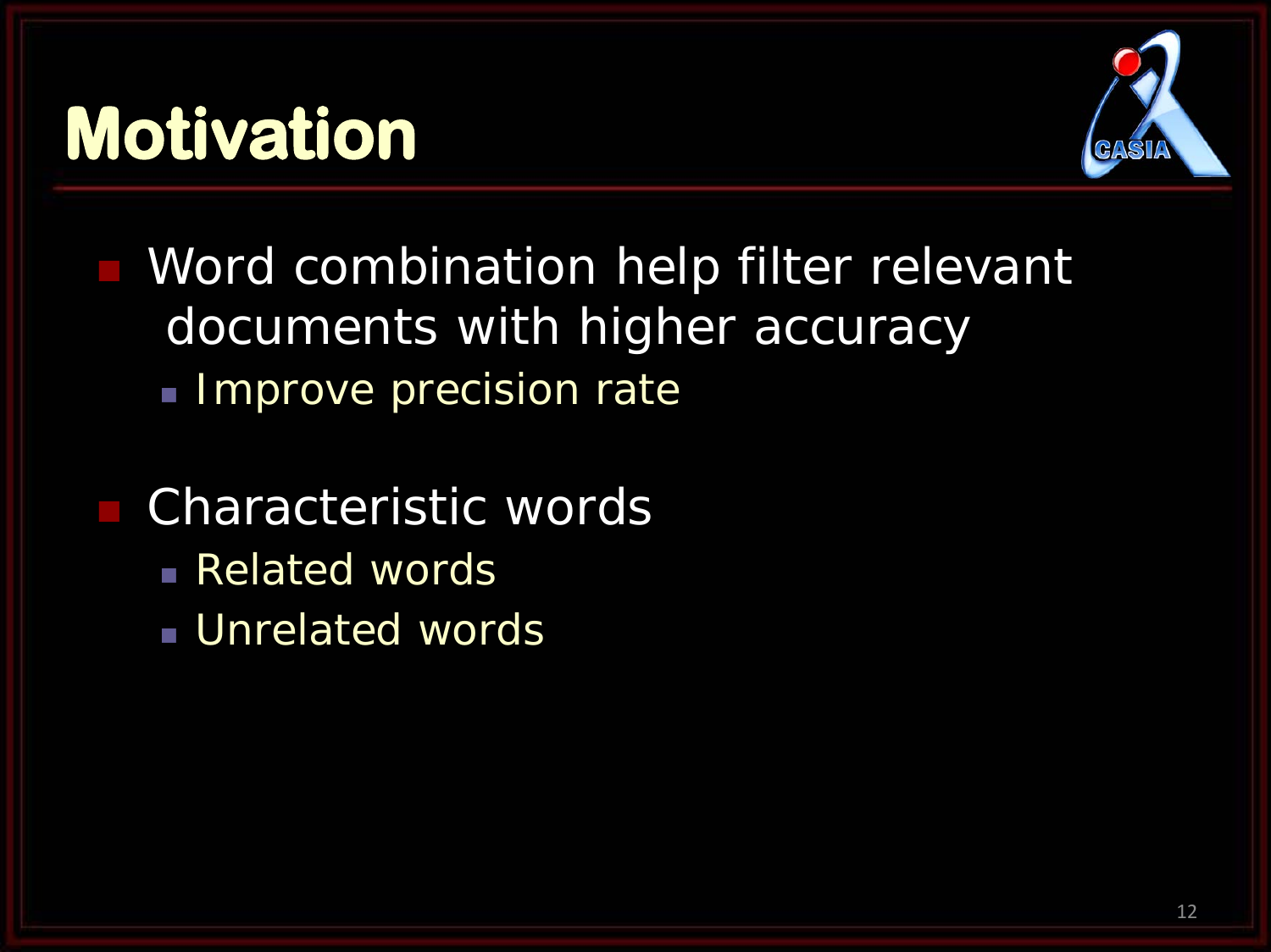

 Word combination help filter relevant documents with higher accuracy

**Improve precision rate** 

#### Characteristic words

- **Related words**
- **Unrelated words**
- Domain adaptation problem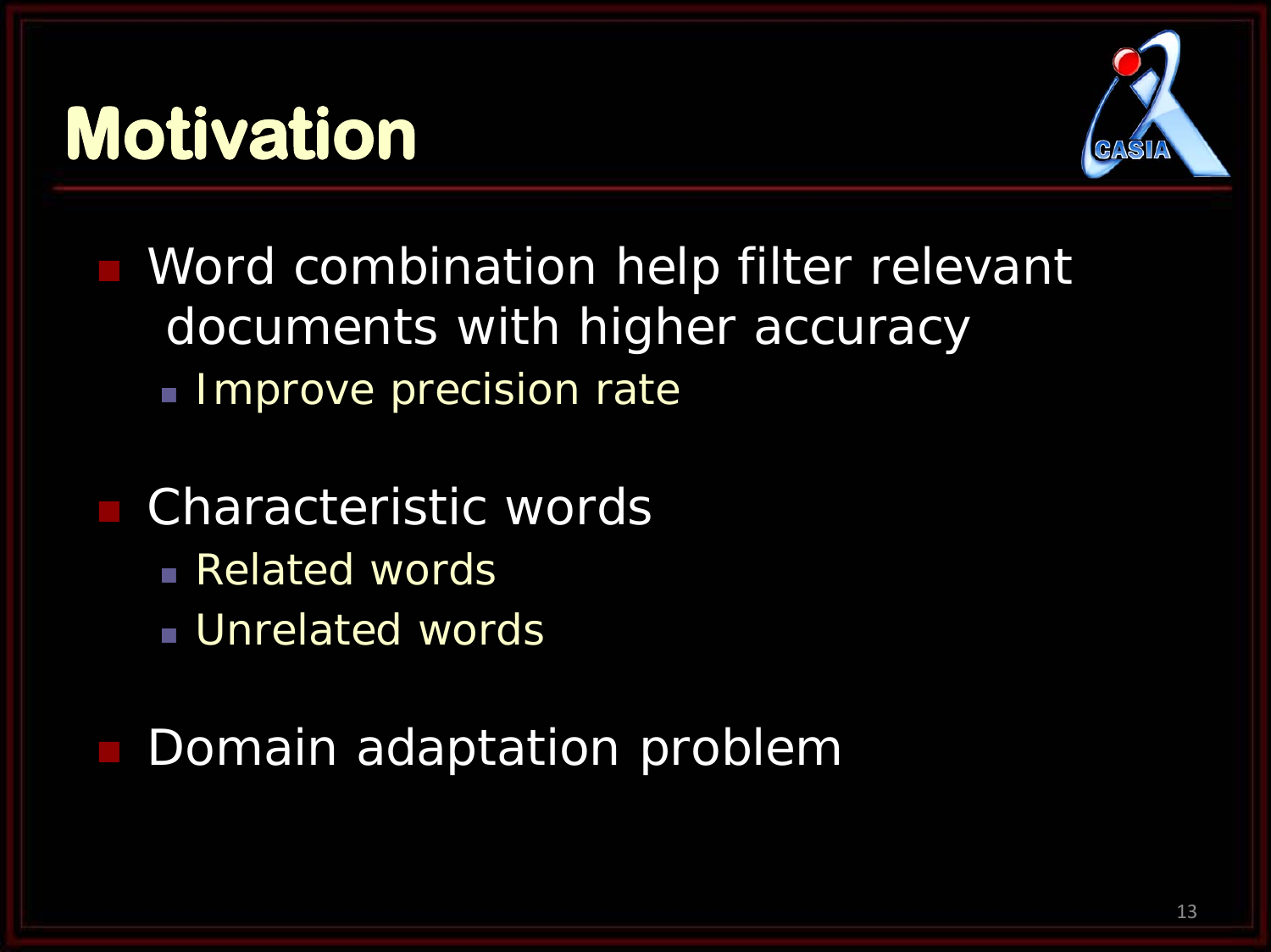

 Word combination help filter relevant documents with higher accuracy

**Improve precision rate** 

#### Characteristic words

- **Related words**
- **Unrelated words**

#### Domain adaptation problem **Self learning**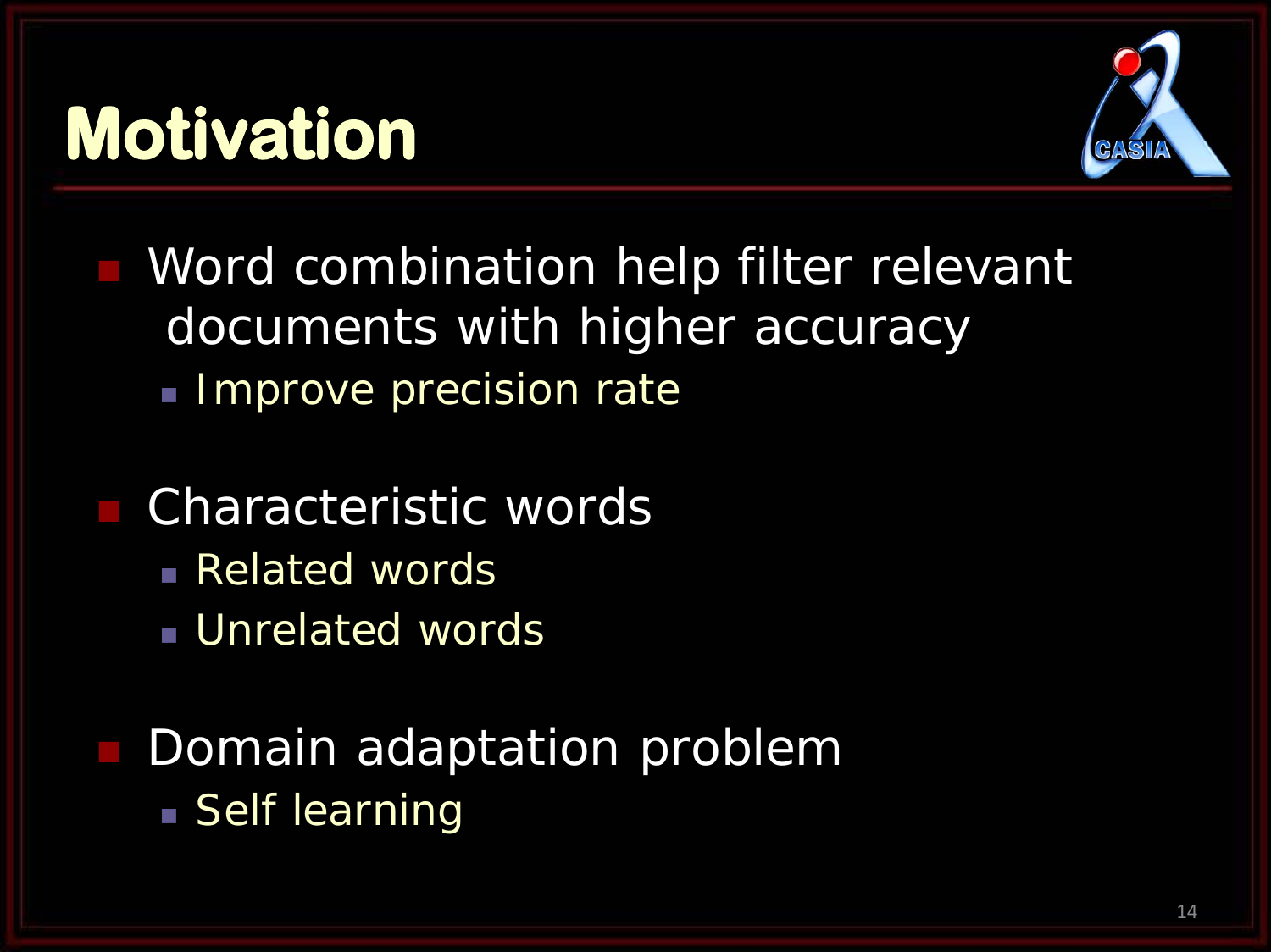# **Road Map**



- **Introduction**
- Hybrid approach for TOIDS
- Experimental Results
- Conclusions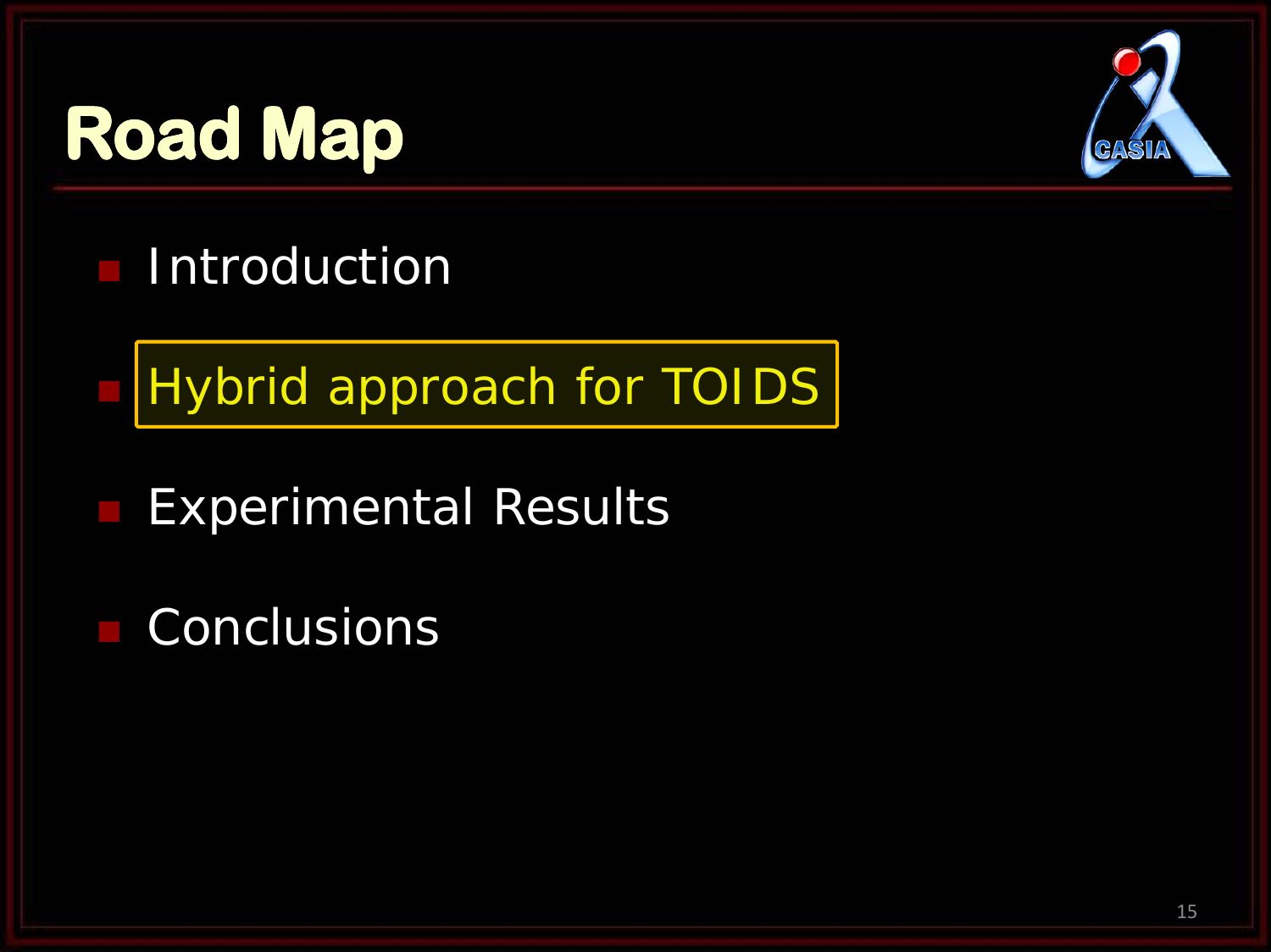

# **Flow chart of TOIDS system**

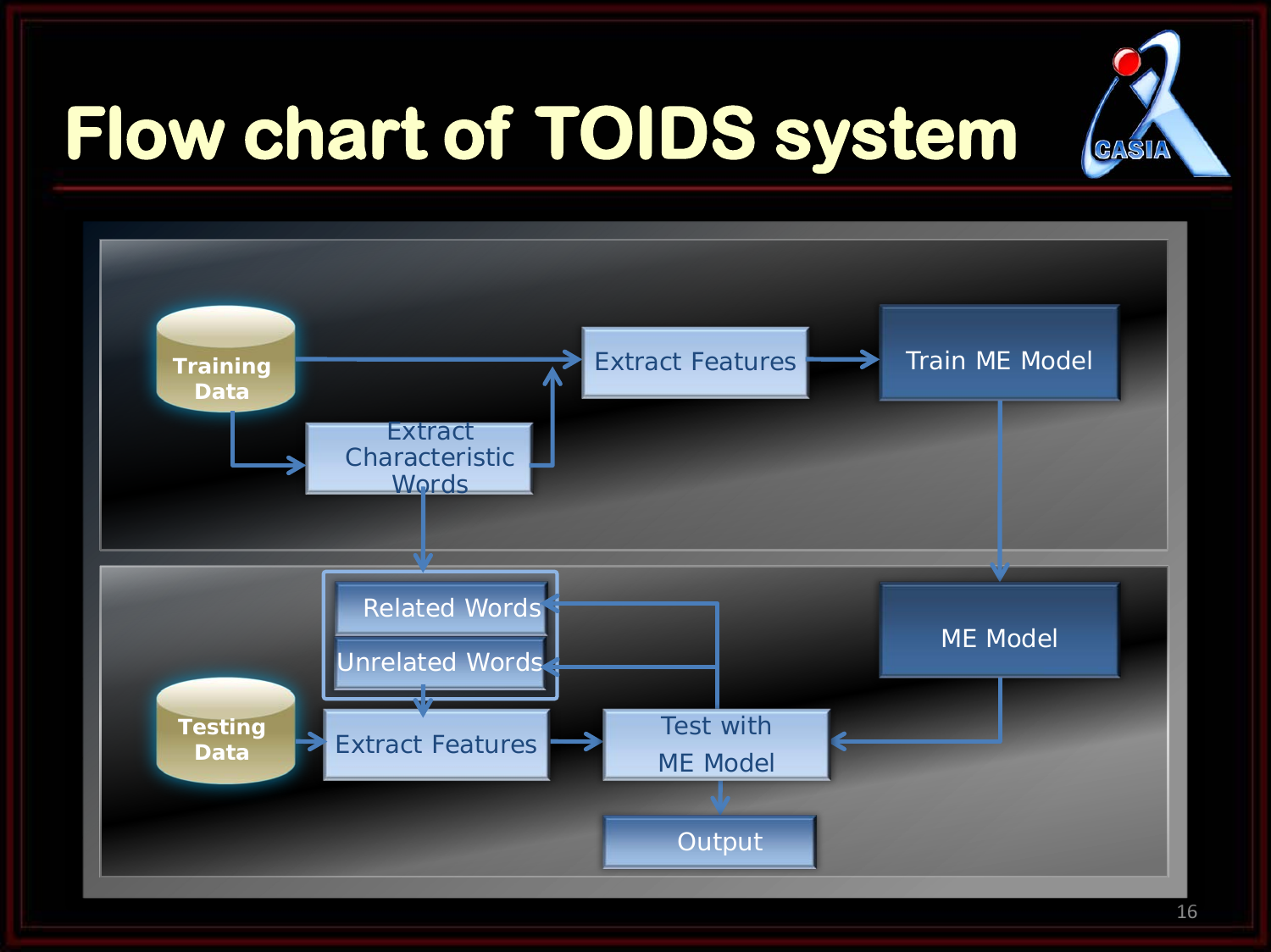

# **Flow chart of TOIDS system**

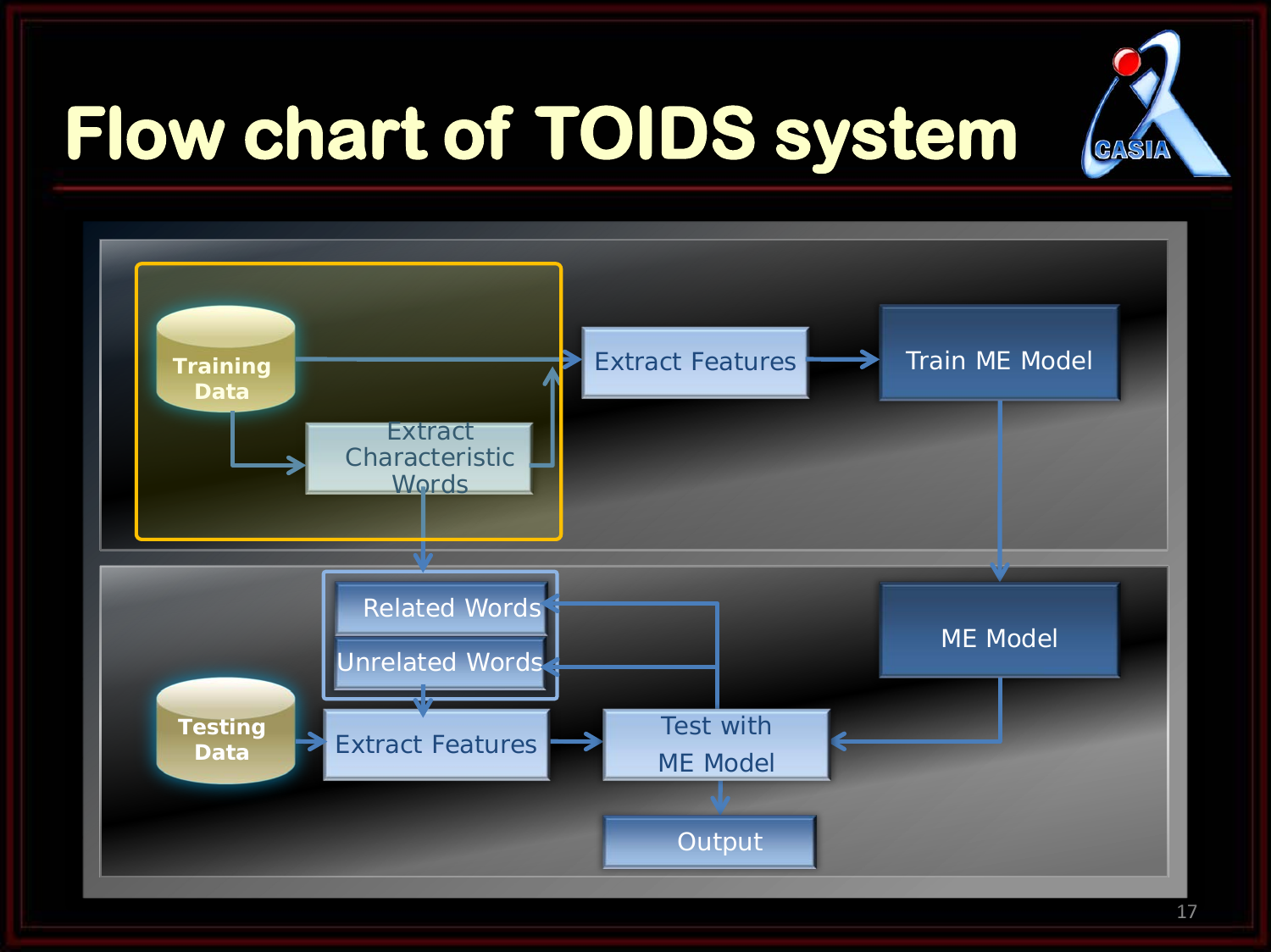# **Z-Score Algorithm**



|              | <b>Topic<br/>related</b> | <b>Rest</b> |             |
|--------------|--------------------------|-------------|-------------|
| $\omega$     |                          |             | $a + b$     |
| $not \omega$ | C                        | d           | $C + d$     |
|              | $a + c$                  | $b + d$     | $n=a+b+c+d$ |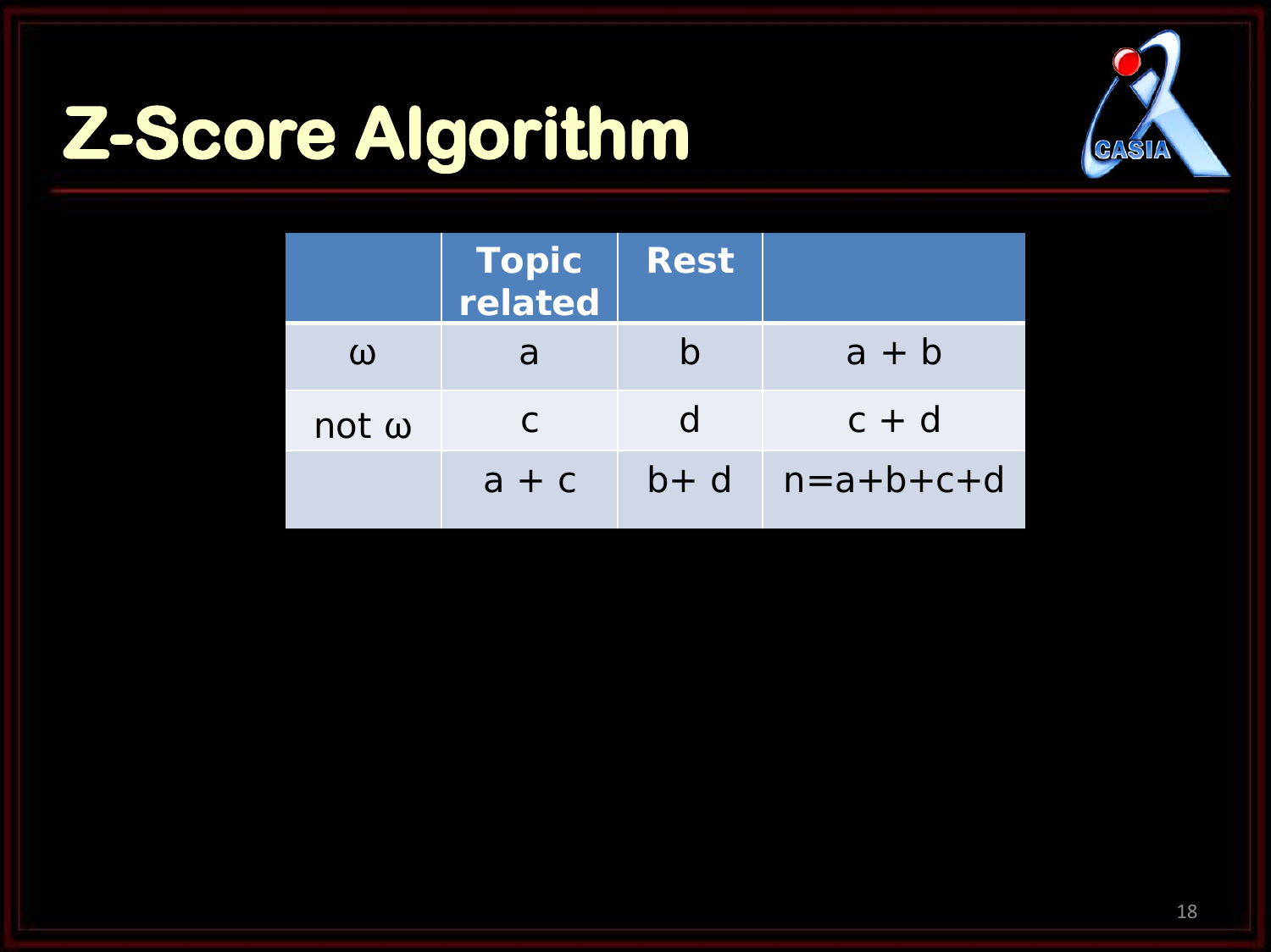# **Z-Score Algorithm**



|              | <b>Topic</b><br>related | <b>Rest</b> |             |
|--------------|-------------------------|-------------|-------------|
| ω            | a                       |             | $a + b$     |
| $not \omega$ | C                       | d           | $C + d$     |
|              | $a + c$                 | $b + d$     | $n=a+b+c+d$ |

$$
Zscore(\omega) = \frac{a - n!Pr(\omega)}{\sqrt{n!Pr(\omega) \cdot (1 - Pr(\omega))}}
$$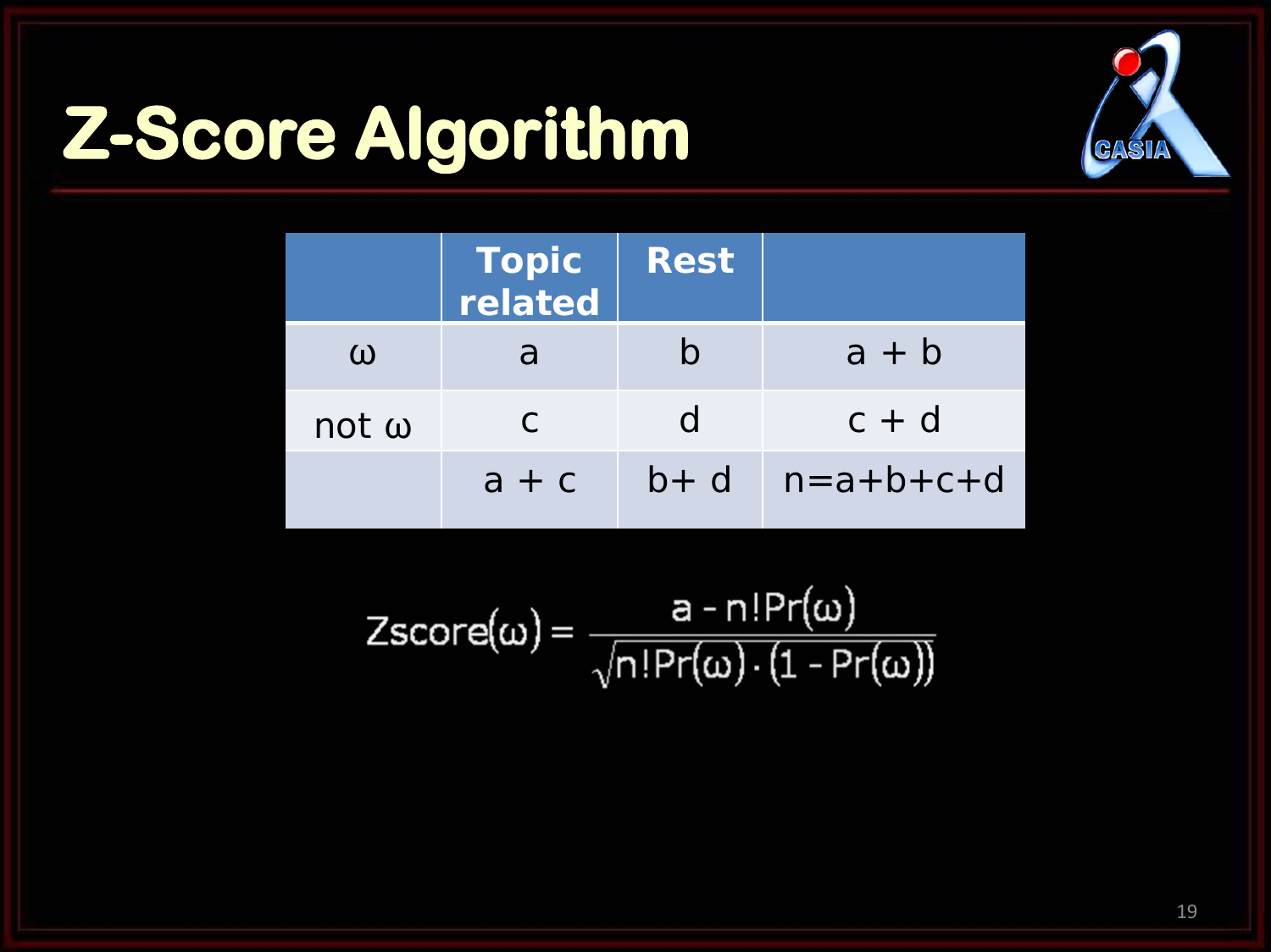# **Z-Score Algorithm**



|              | Topic<br>  related | <b>Rest</b>  |                             |
|--------------|--------------------|--------------|-----------------------------|
| $\omega$     |                    |              | $a + b$                     |
| not $\omega$ | C                  | <sub>d</sub> | $c + d$                     |
|              | $a + c$            |              | $b + d$ $n = a + b + c + d$ |

Zscore(
$$
\omega
$$
) =  $\frac{a - n!Pr(\omega)}{\sqrt{n!Pr(\omega) \cdot (1 - Pr(\omega))}}$   
where  $Pr(\omega) = (a + b)/n$ 

 $n! = a + c$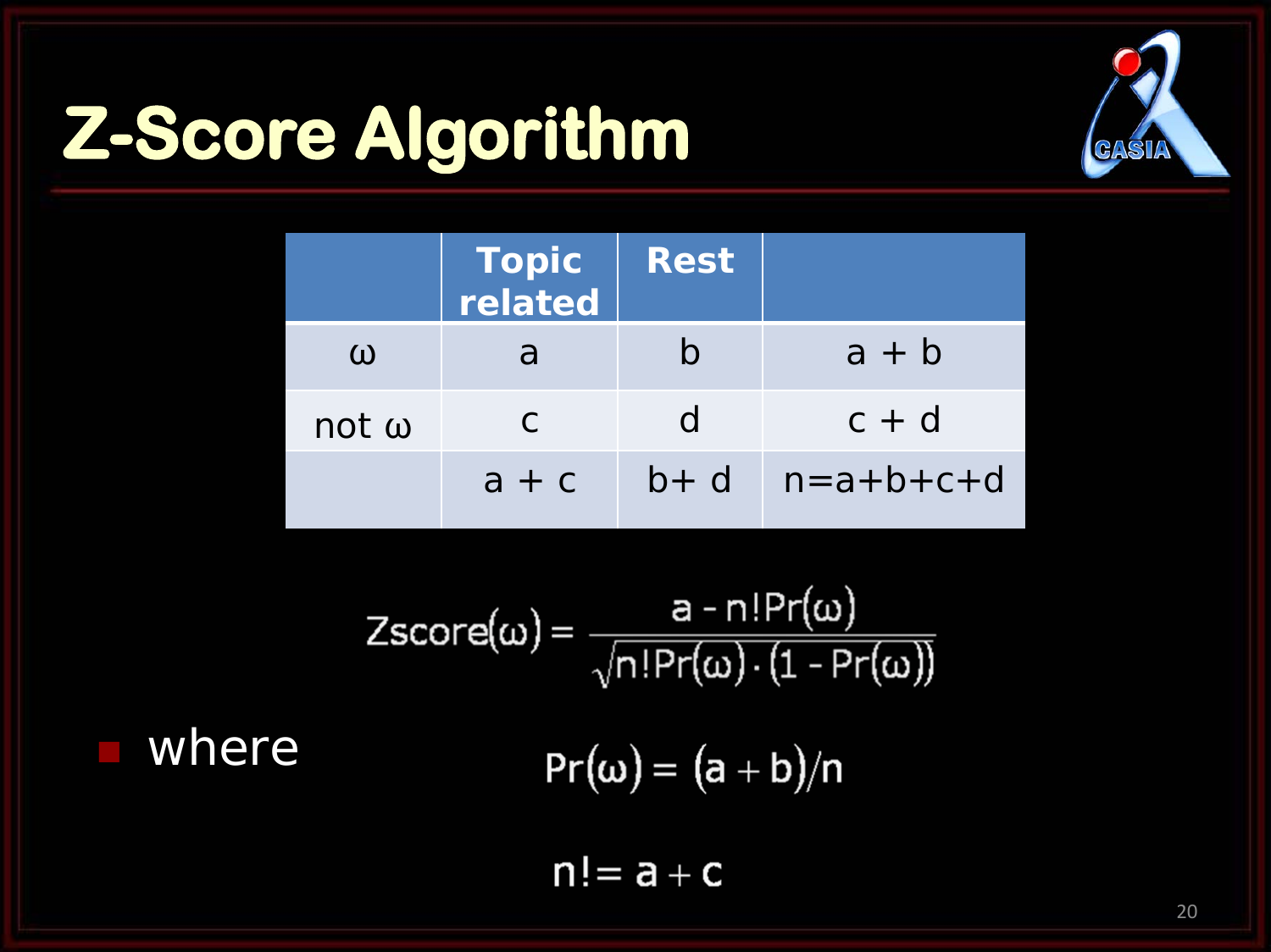# **Z-Score Example**



|              | <b>Topic</b><br>related | <b>Rest</b> |         |
|--------------|-------------------------|-------------|---------|
| "Bomb"       | 561                     | 241         | 802     |
| -"Bomb"      | 69,324 55,100           |             | 124,424 |
| $n! = a + c$ | 69,885 55,341           |             | 125,226 |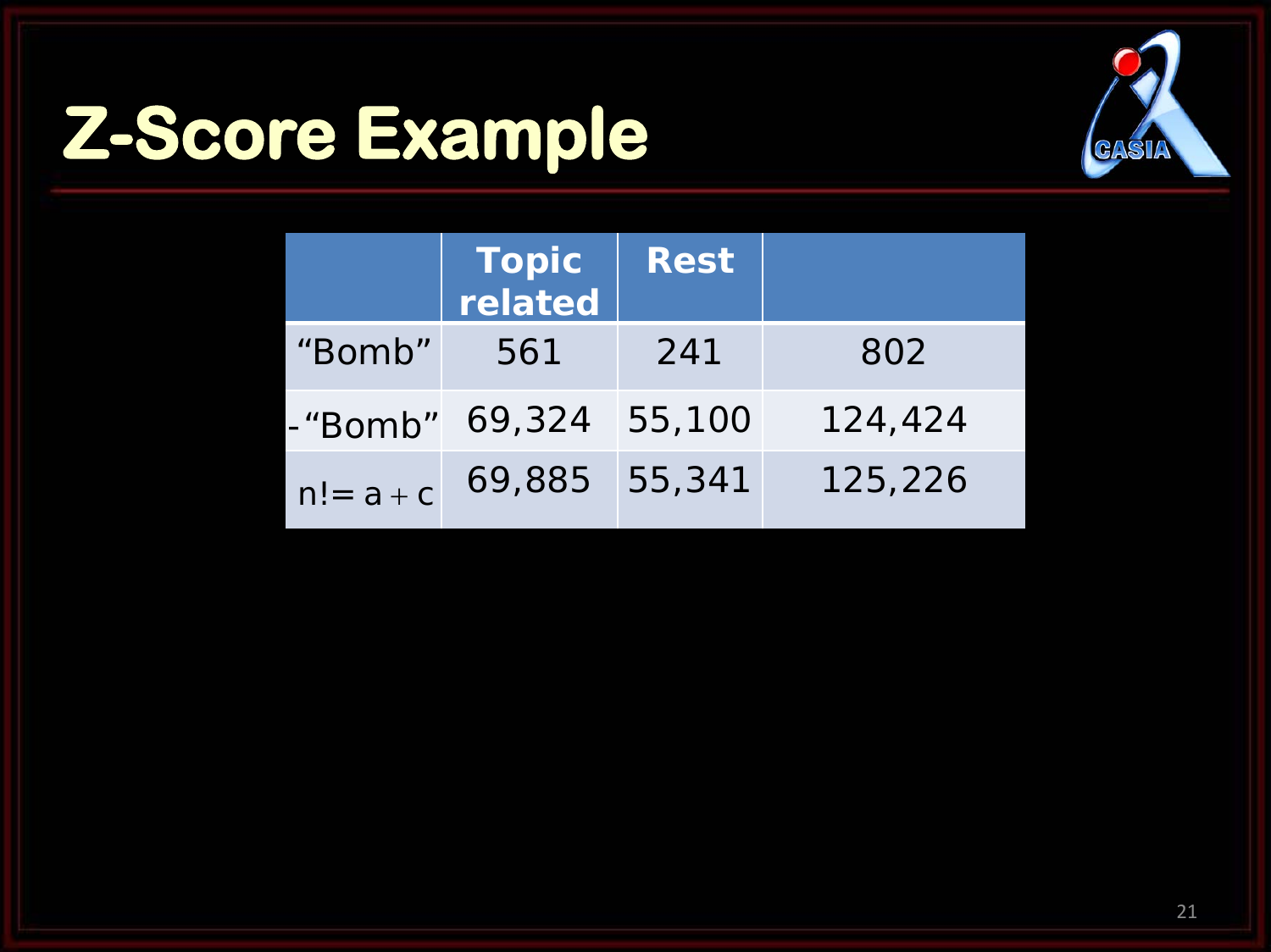# **Z-Score Example**



|              | <b>Topic</b><br>related | <b>Rest</b> |         |
|--------------|-------------------------|-------------|---------|
| "Bomb"       | 561                     | 241         | 802     |
| -"Bomb"      | 69,324                  | 55,100      | 124,424 |
| $n! = a + c$ | 69,885 55,341           |             | 125,226 |

$$
\text{Zscore}(\omega) = \frac{a - n! \Pr(\omega)}{\sqrt{n! \Pr(\omega) \cdot (1 - \Pr(\omega))}}
$$

561-69885 \* 802/125226  $\sqrt{69885 * 802/125226 * (1 - 802/125226)}$ 

 $= 5.3787$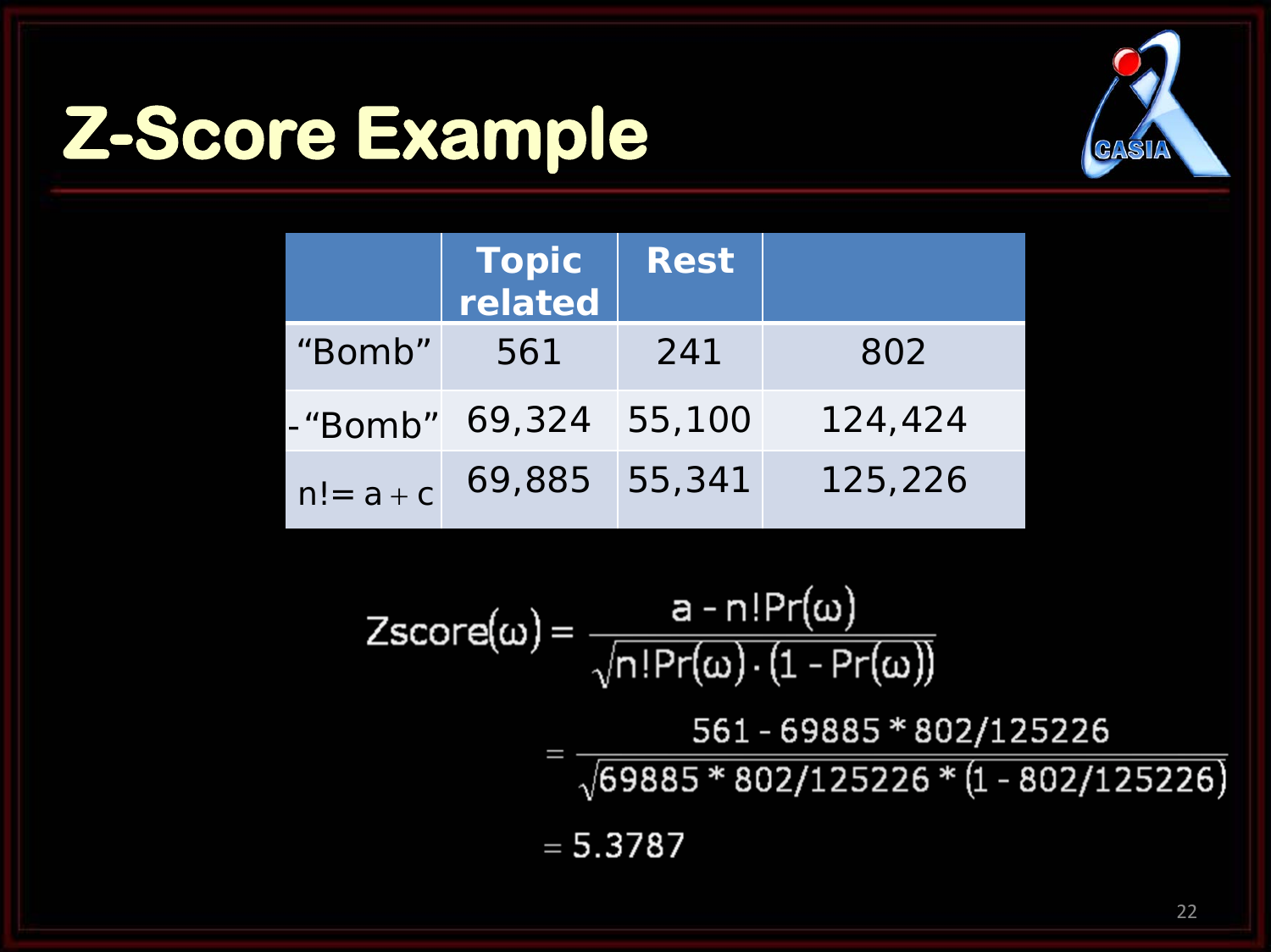

# **Flow chart of TOIDS system**

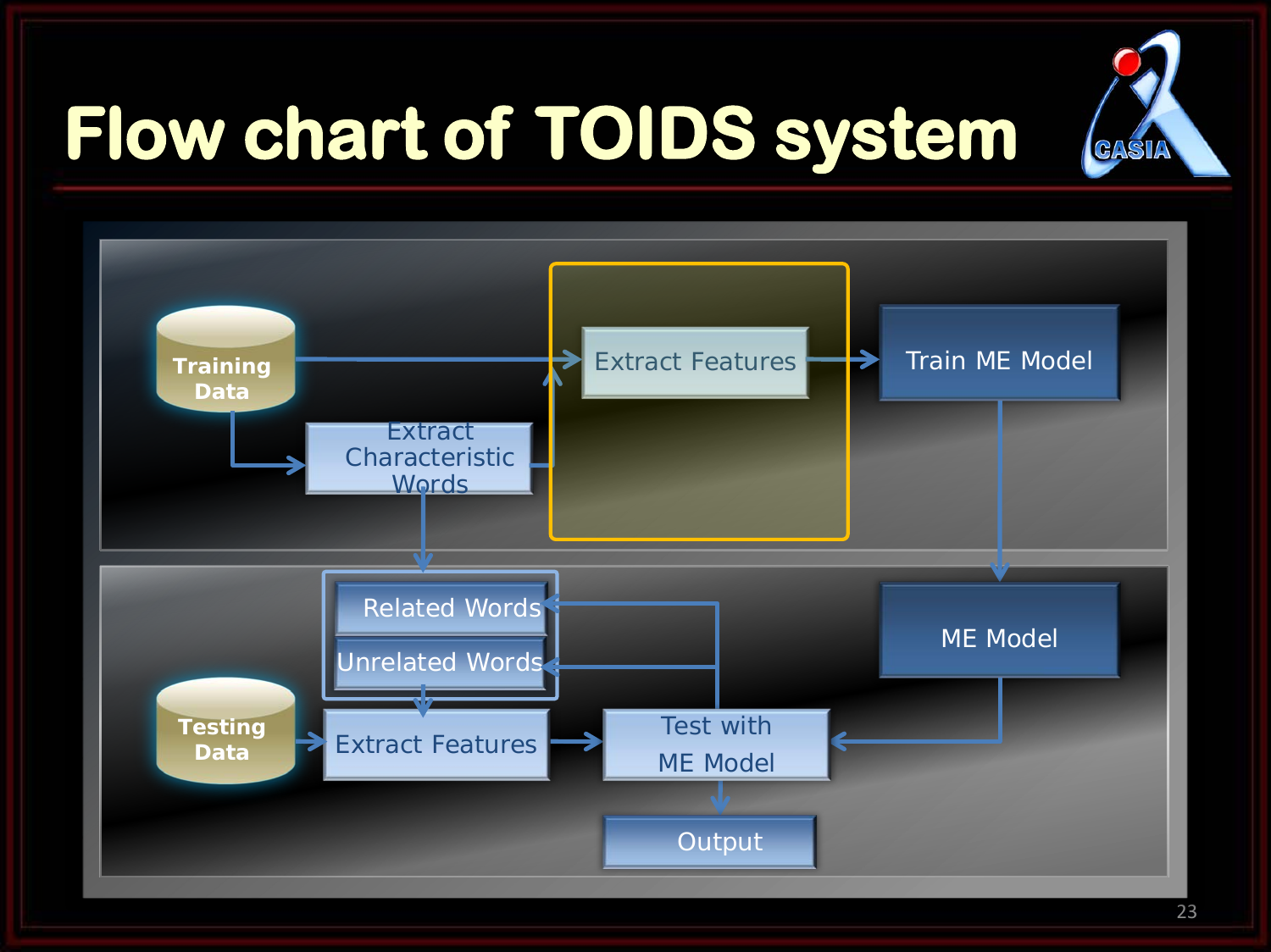#### **Features**



| <b>Features</b> | <b>Type</b>          | <b>Description</b>                                                                                |
|-----------------|----------------------|---------------------------------------------------------------------------------------------------|
| n-gram word     | Related<br>Unrelated | n-gram for related words<br>n-gram for unrelated words                                            |
| n-gram POS      | Related<br>Unrelated | n-gram for related POS tags<br>n-gram for unrelated POS tags                                      |
| word number     | Related<br>Unrelated | related word number in current<br>sentence<br>unrelated word number in current<br>sentence        |
| major POS       | Related<br>Unrelated | POS tag correspond to highest Z-<br>Score value<br>POS tag correspond to lowest Z-<br>Score value |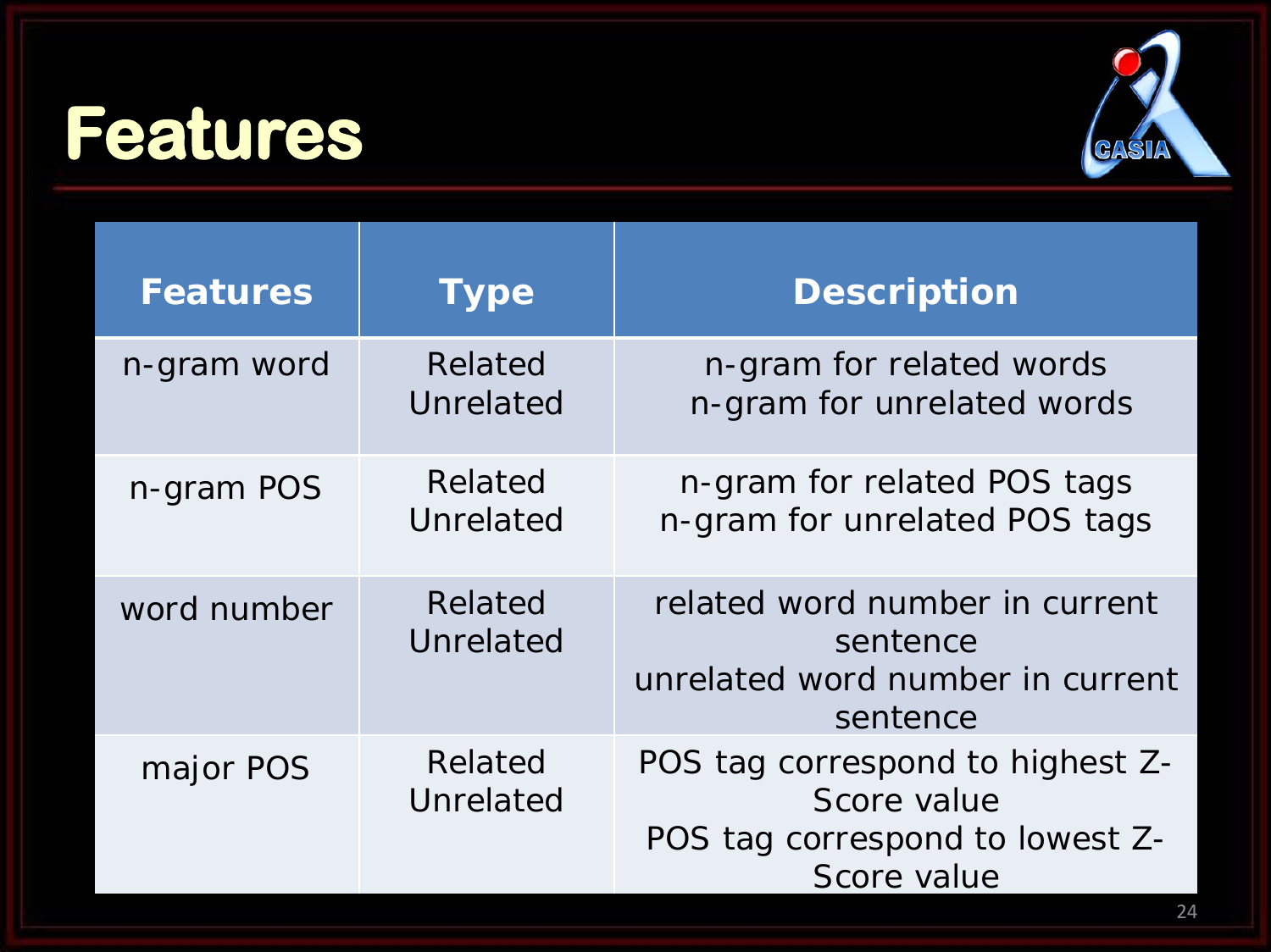

# **Flow chart of TOIDS system**

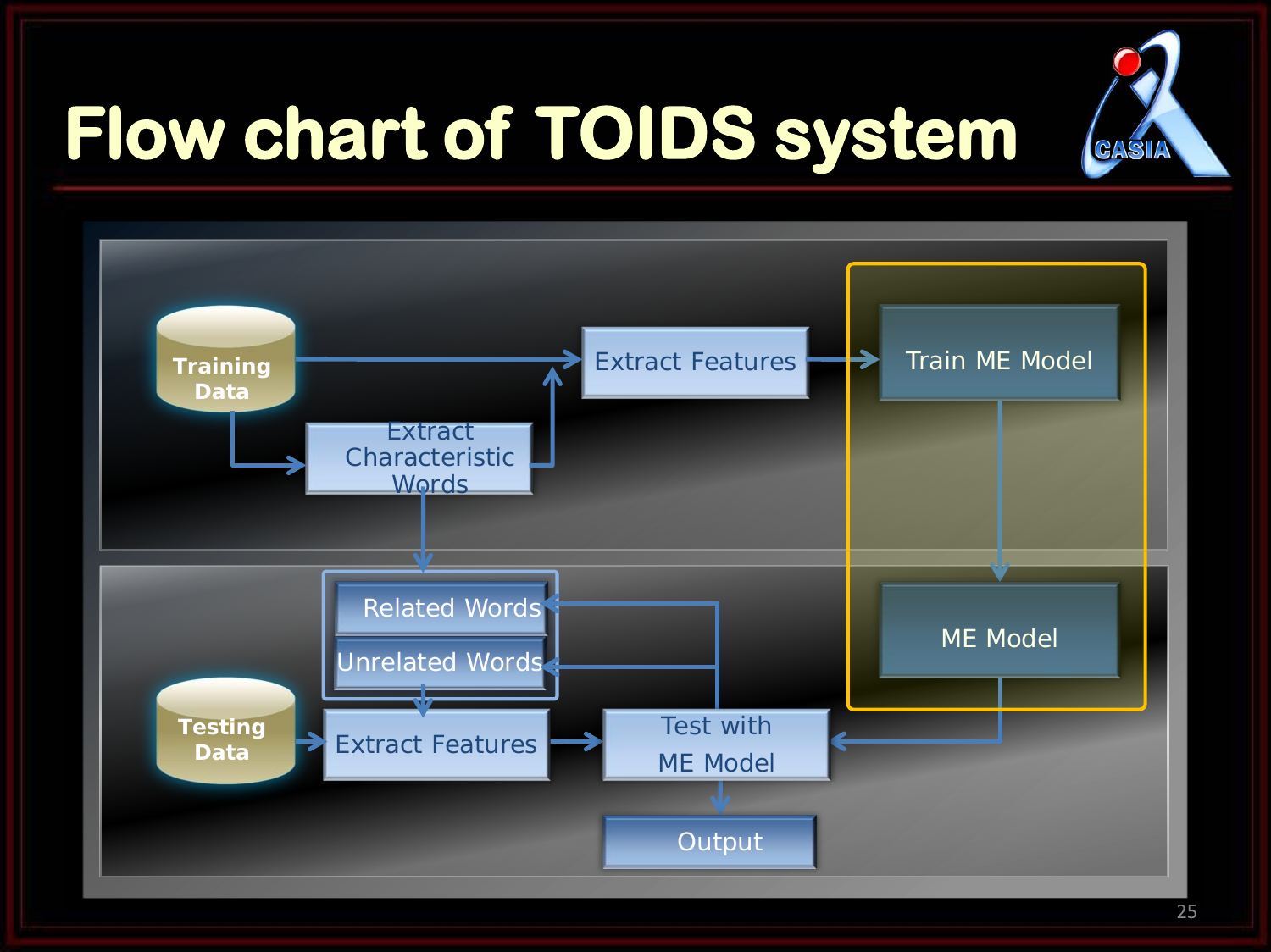

Use the relevance of each sentence to derive a document's relevance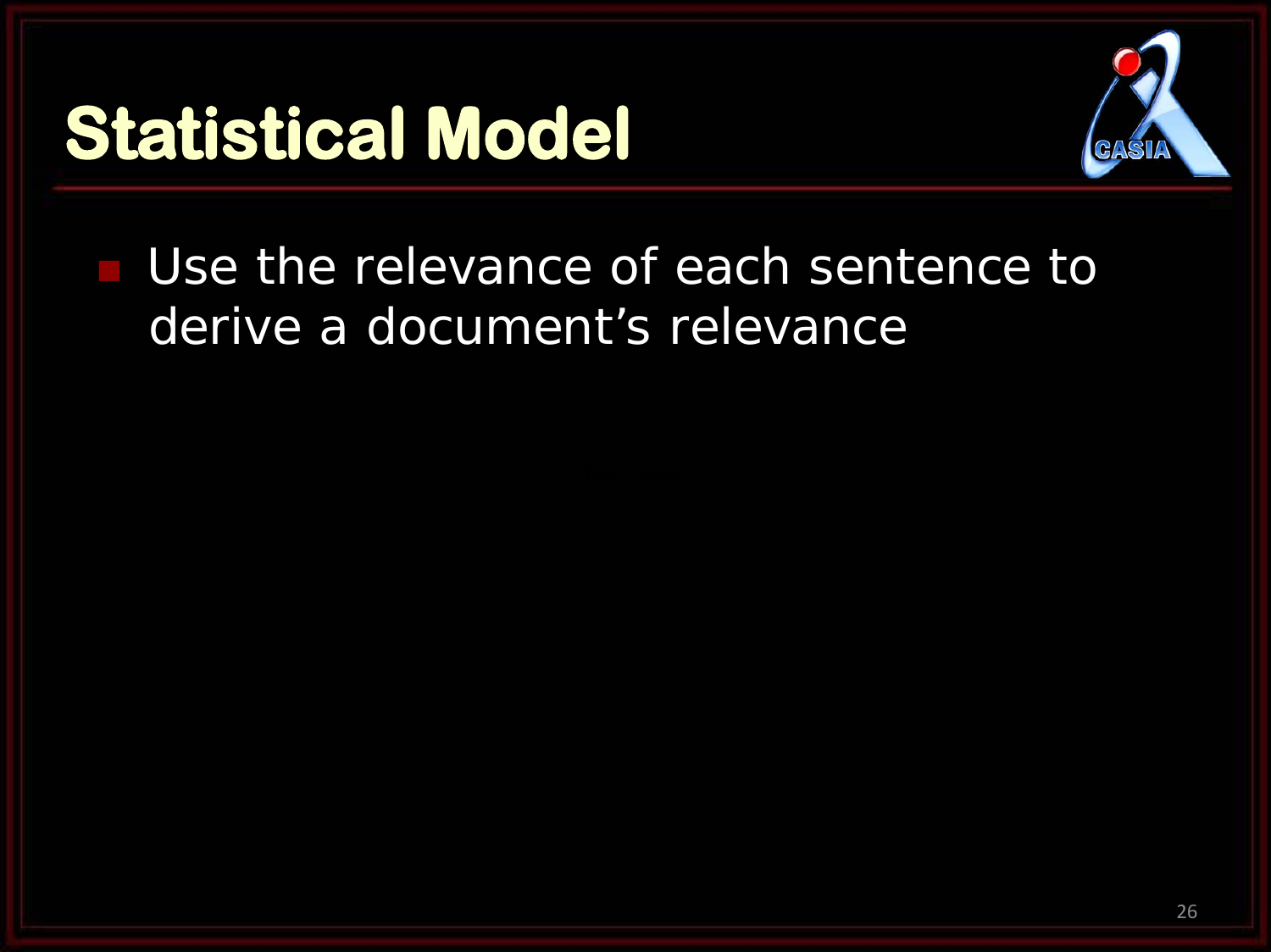

Use the relevance of each sentence to derive a document's relevance

 To derive the relevance of document d, we introduce a variable Rel\_score(d)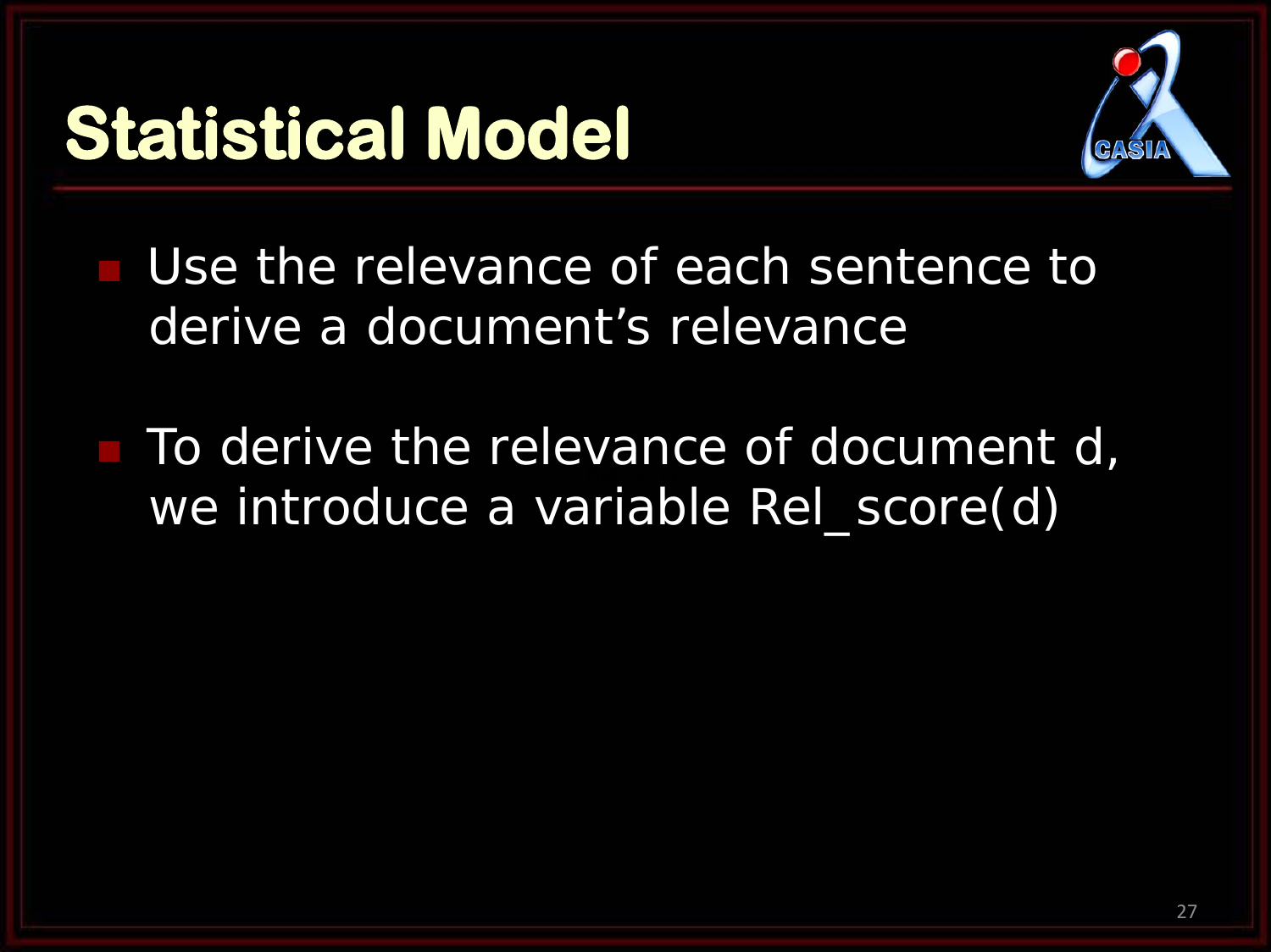

Use the relevance of each sentence to derive a document's relevance

 To derive the relevance of document d, we introduce a variable Rel\_score(d)

 $\text{Rel } score(d) = \#Rel$  Sentence/# Sentence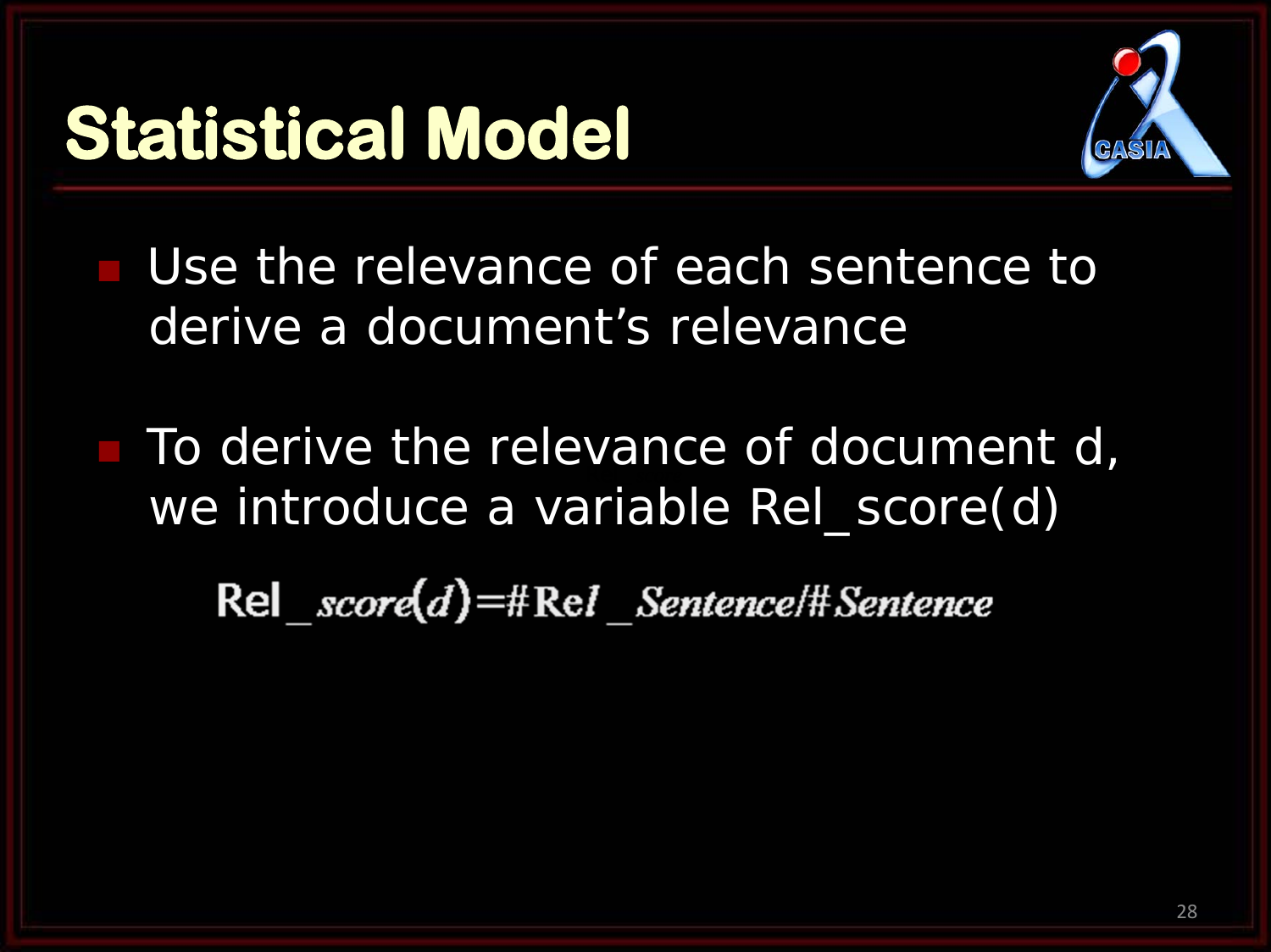

 Use the relevance of each sentence to derive a document's relevance

 $\blacksquare$  To derive the relevance of document d, we introduce a variable Rel\_score(d)

 $\text{Rel } score(d) = \# Rel$  Sentence/# Sentence

Maximum Entropy Model(MEM)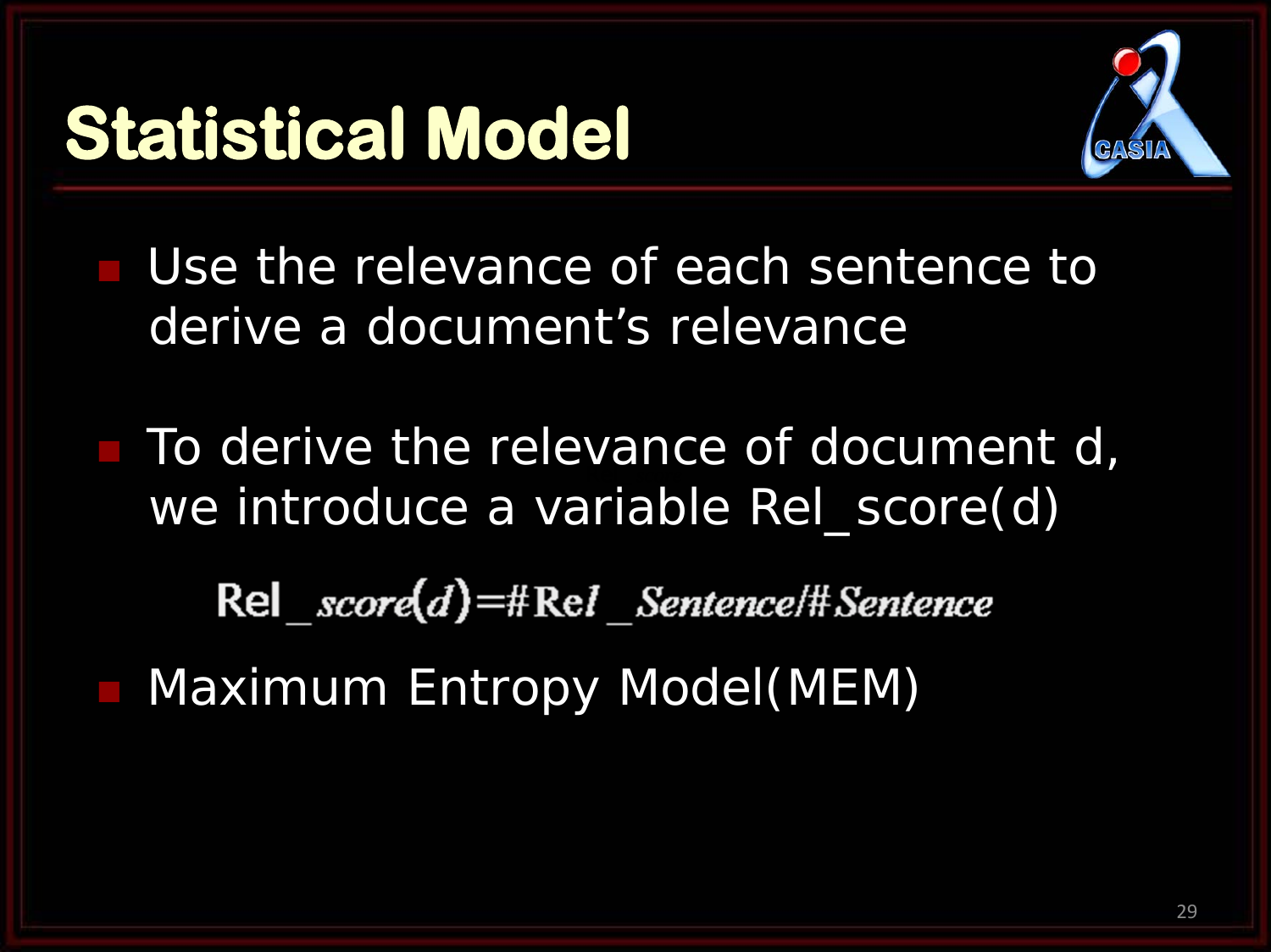

Use the relevance of each sentence to derive a document's relevance

 To derive the relevance of document d, we introduce a variable Rel\_score(d)

 $\text{Rel } score(d) = \# Rel$  Sentence/# Sentence

- Maximum Entropy Model(MEM)
	- Scoring based on Rel\_score
	- **5** degree levels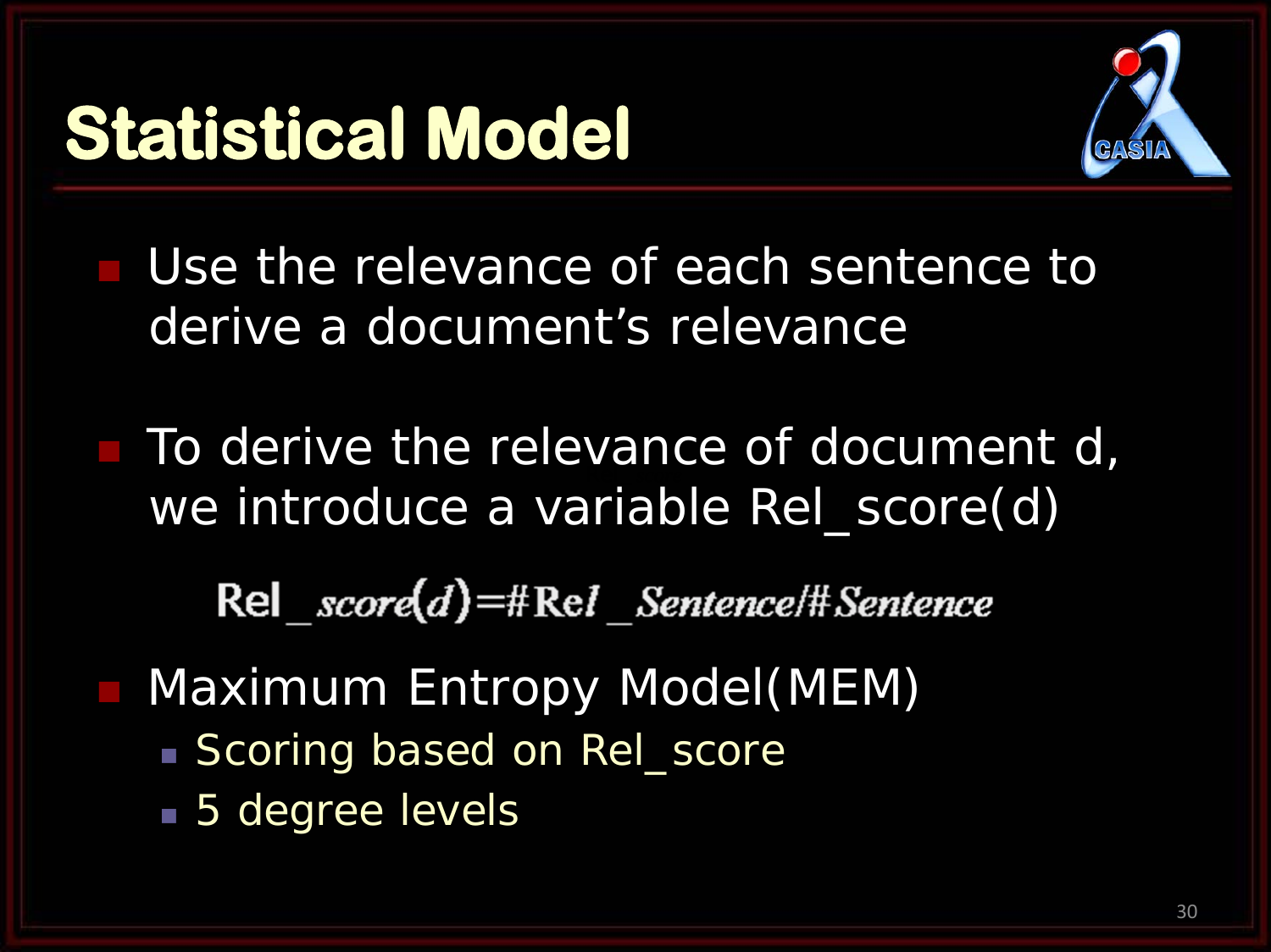

# **Flow chart of TOIDS system**

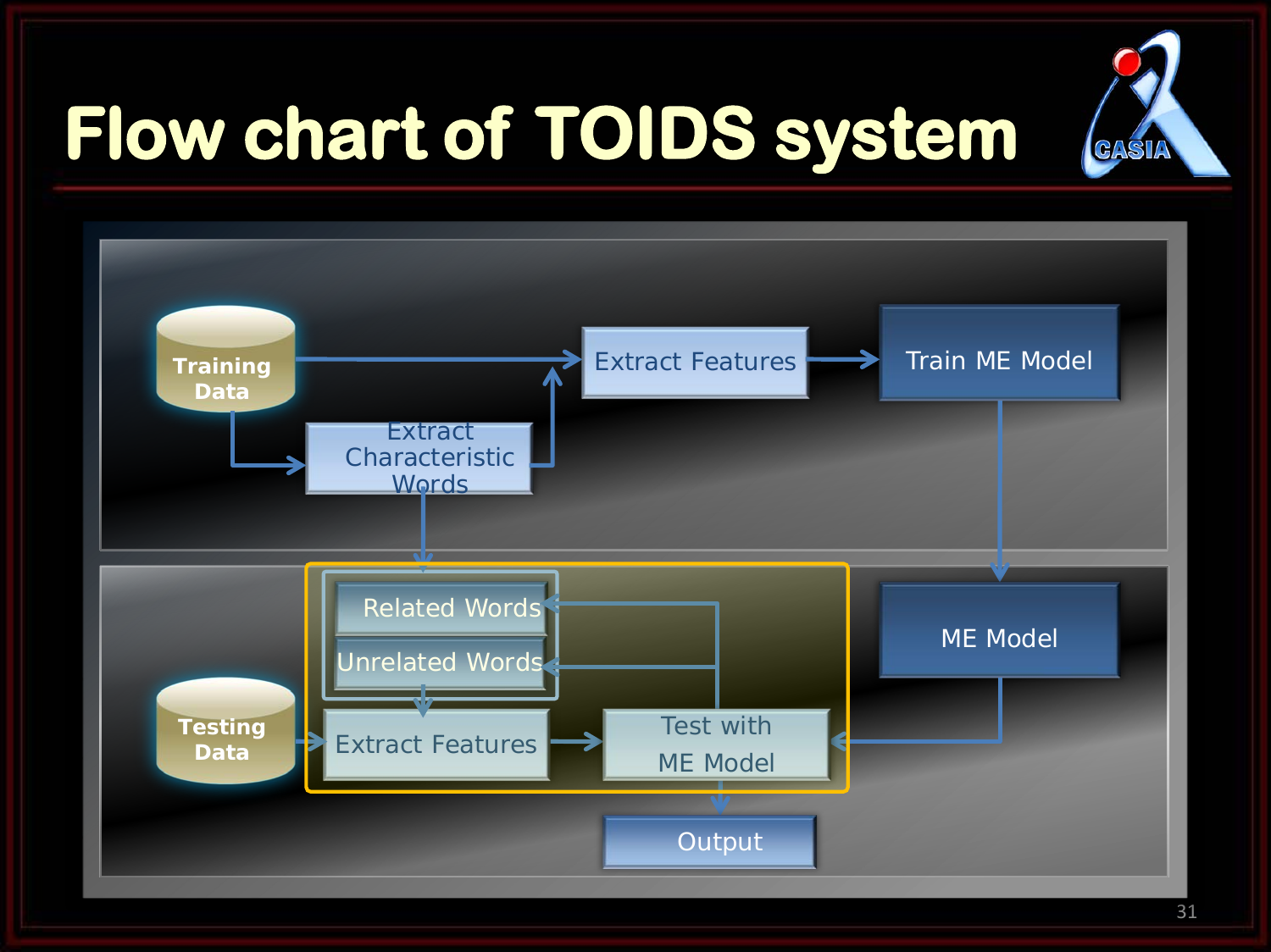# **Self Learning**



**Augment characteristic word lexicon** based on prediction results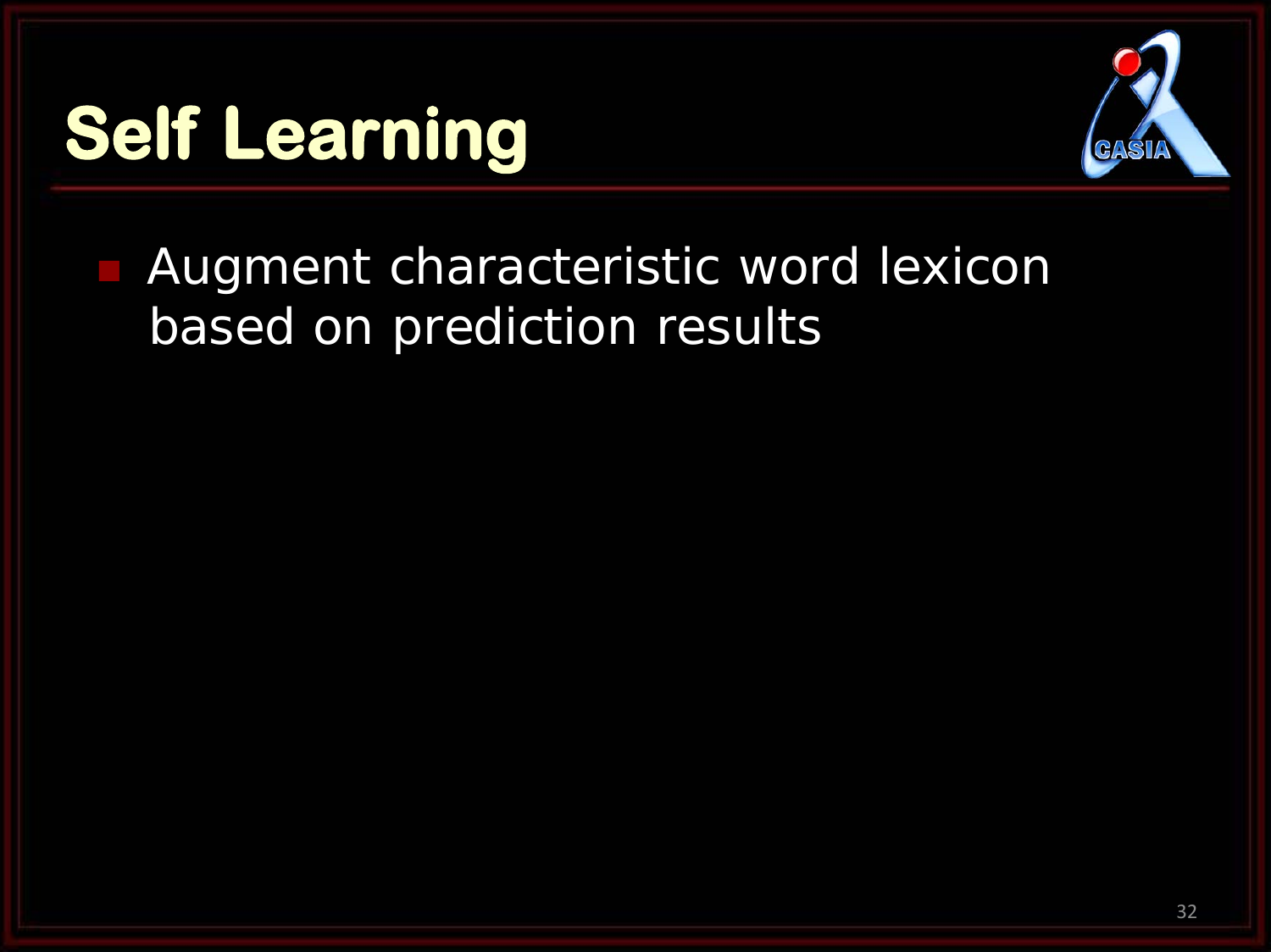# **Self Learning**



- Augment characteristic word lexicon based on prediction results
	- **Words that occur in related sentences yet not** found in unrelated word lexicon are added to related word lexicon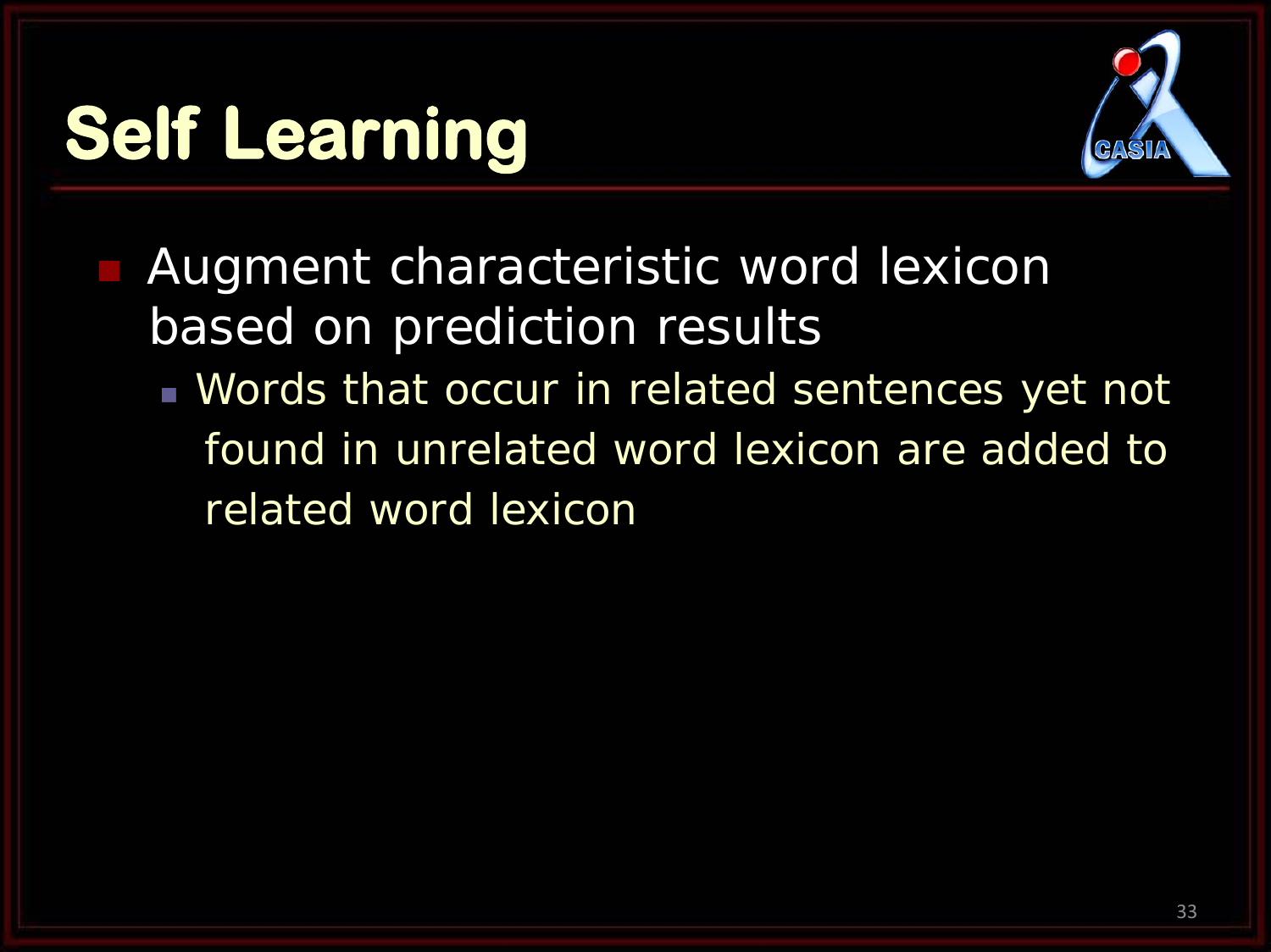# **Self Learning**



- Augment characteristic word lexicon based on prediction results
	- **Words that occur in related sentences yet not** found in unrelated word lexicon are added to related word lexicon
	- **Words that occur in unrelated sentences yet** not found in related word lexicon are added to unrelated word lexicon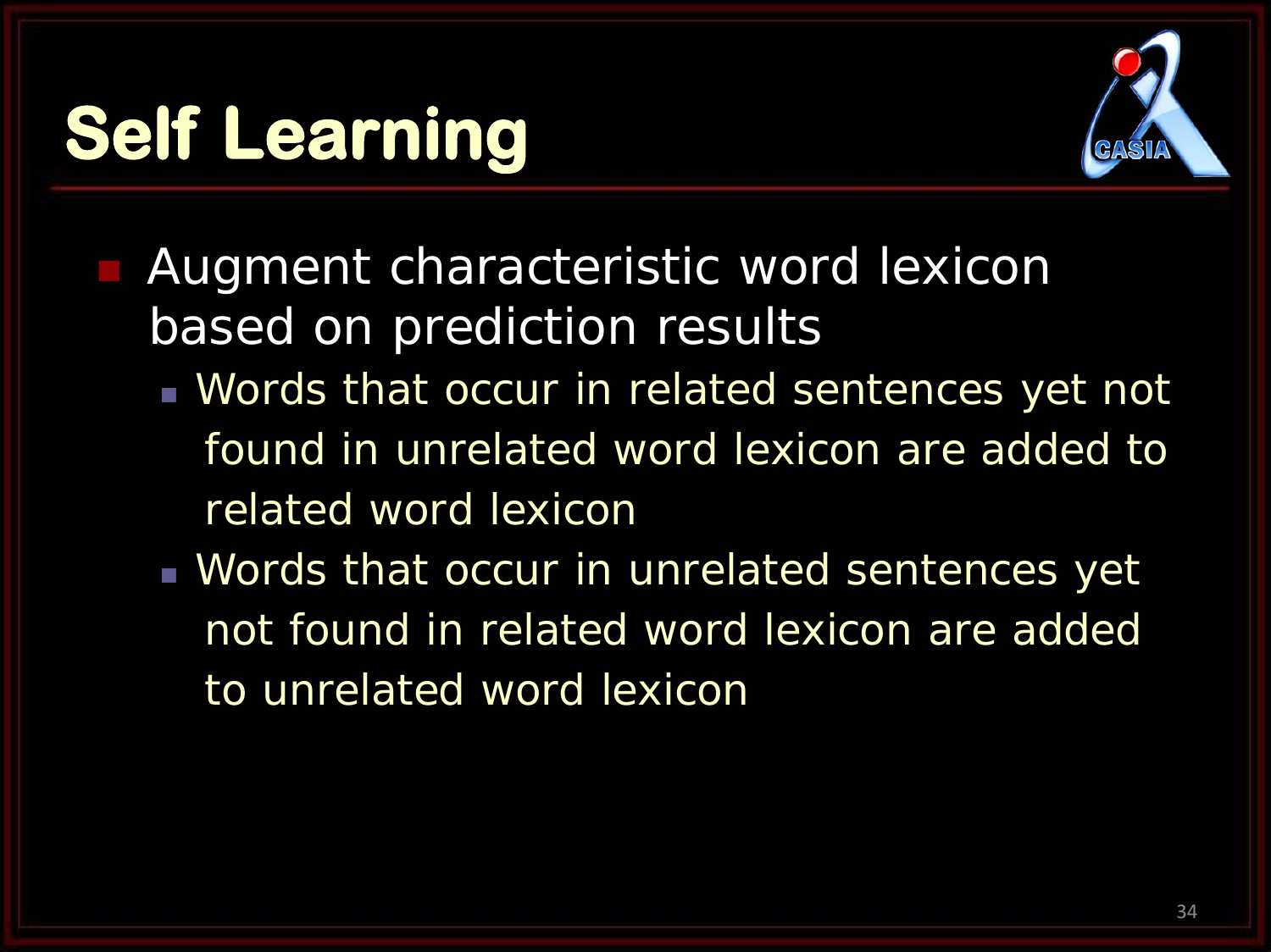# **Road Map**



- **Introduction**
- Hybrid approach for TOIDS
- Experimental Results
- Conclusions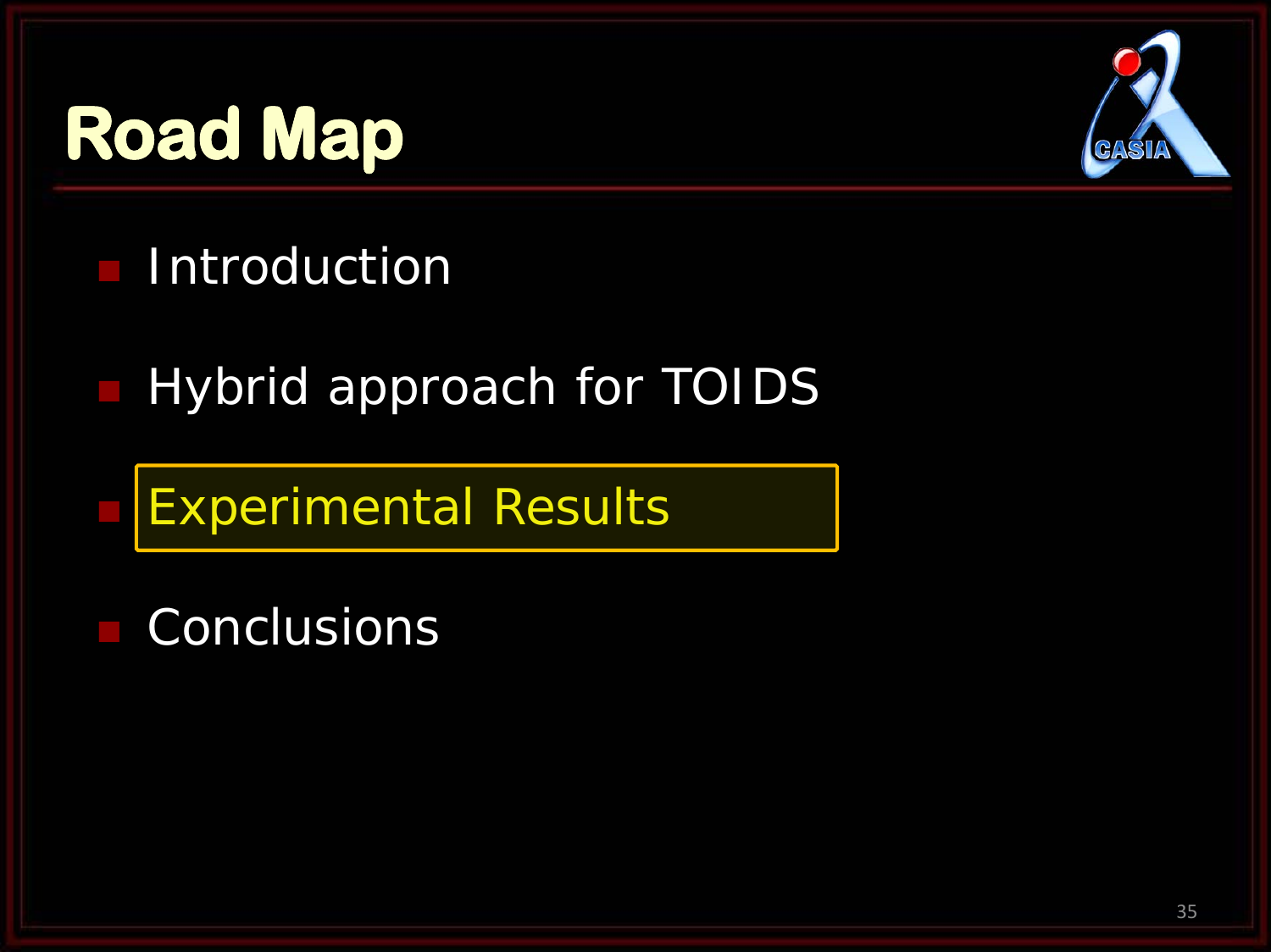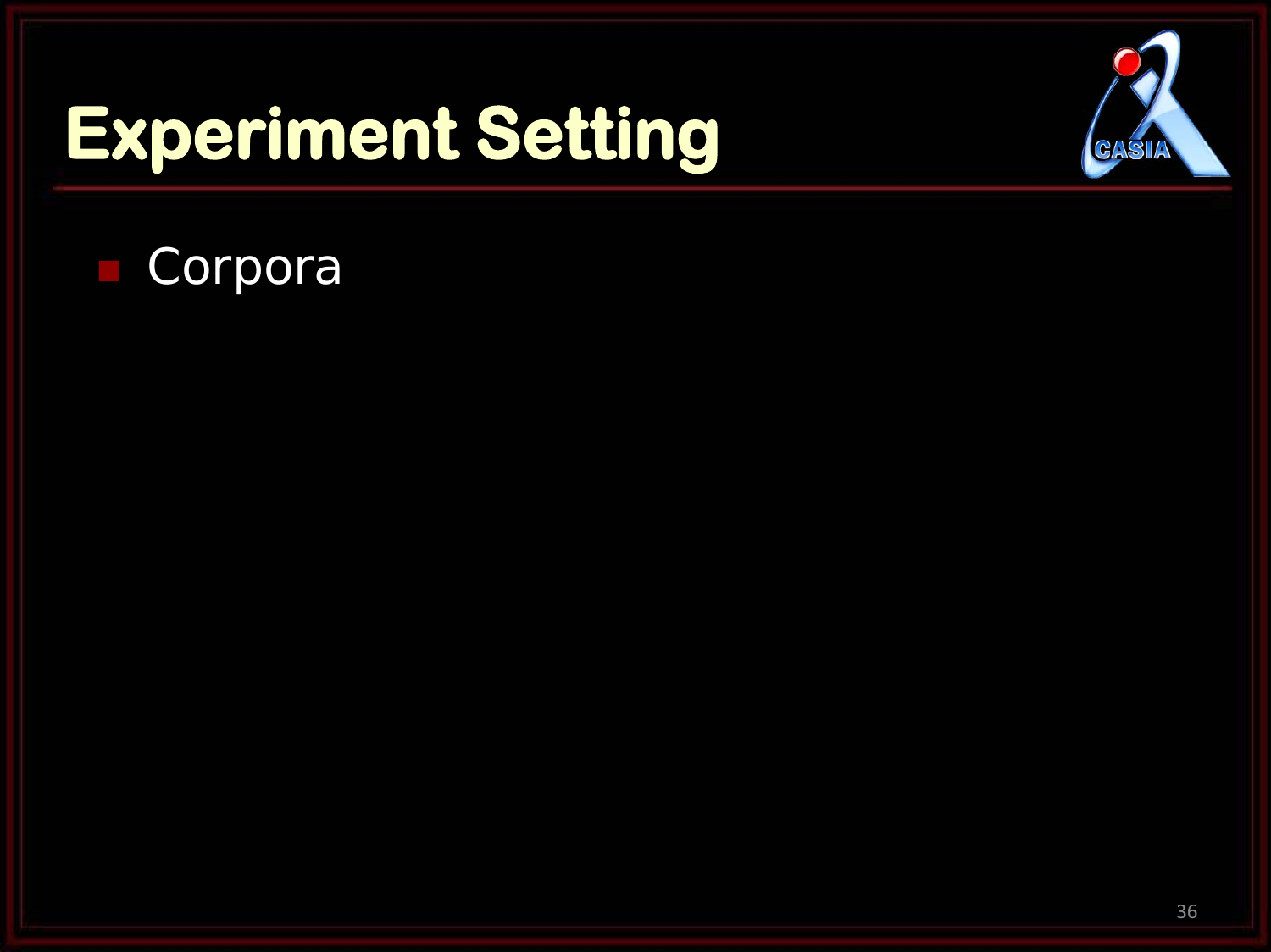

- Corpora
	- **About 5000 webpage documents from 10** websites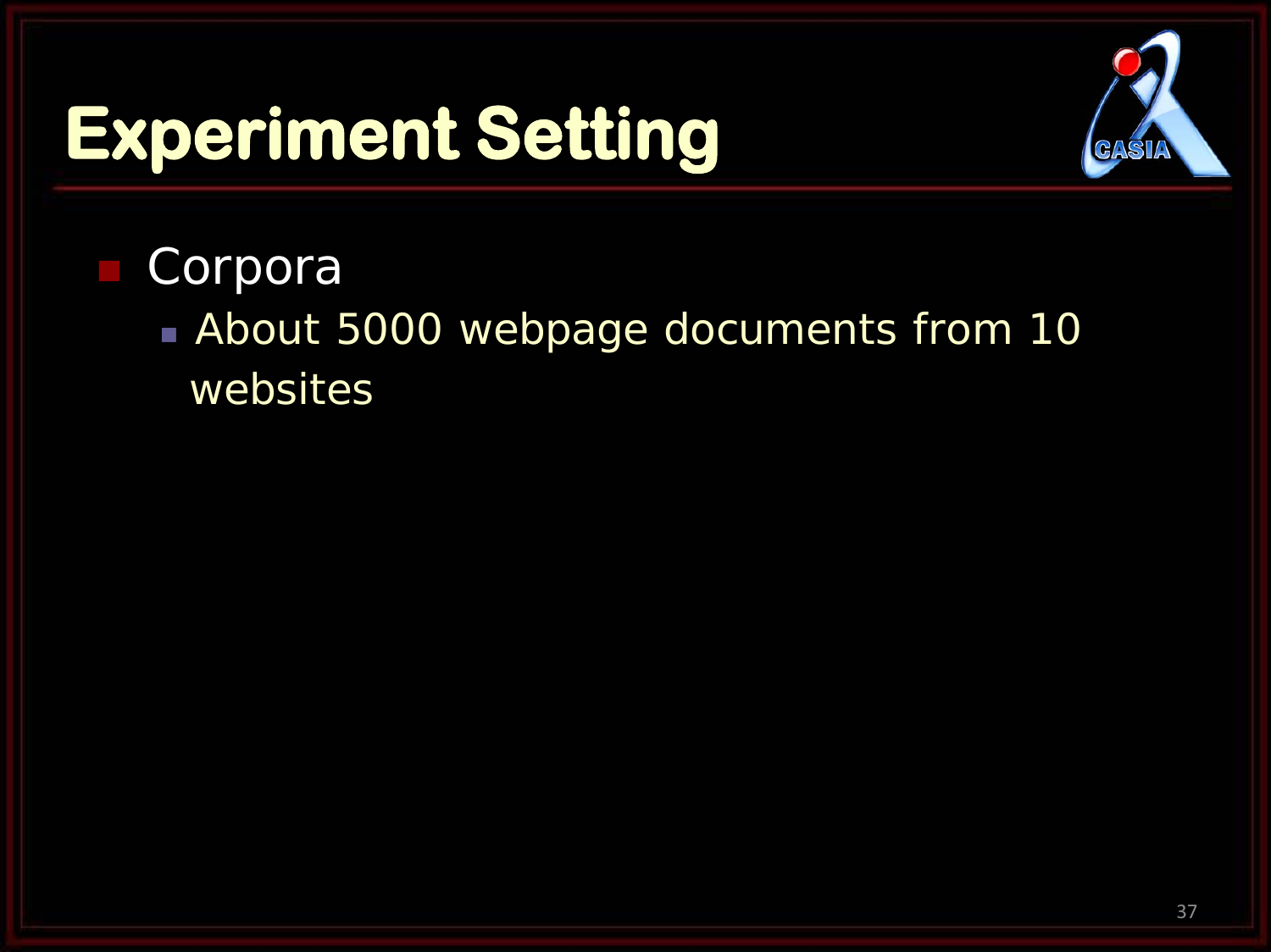

- About 5000 webpage documents from 10 websites
- Documents are crawled from websites directly rather than retrieval with specified key words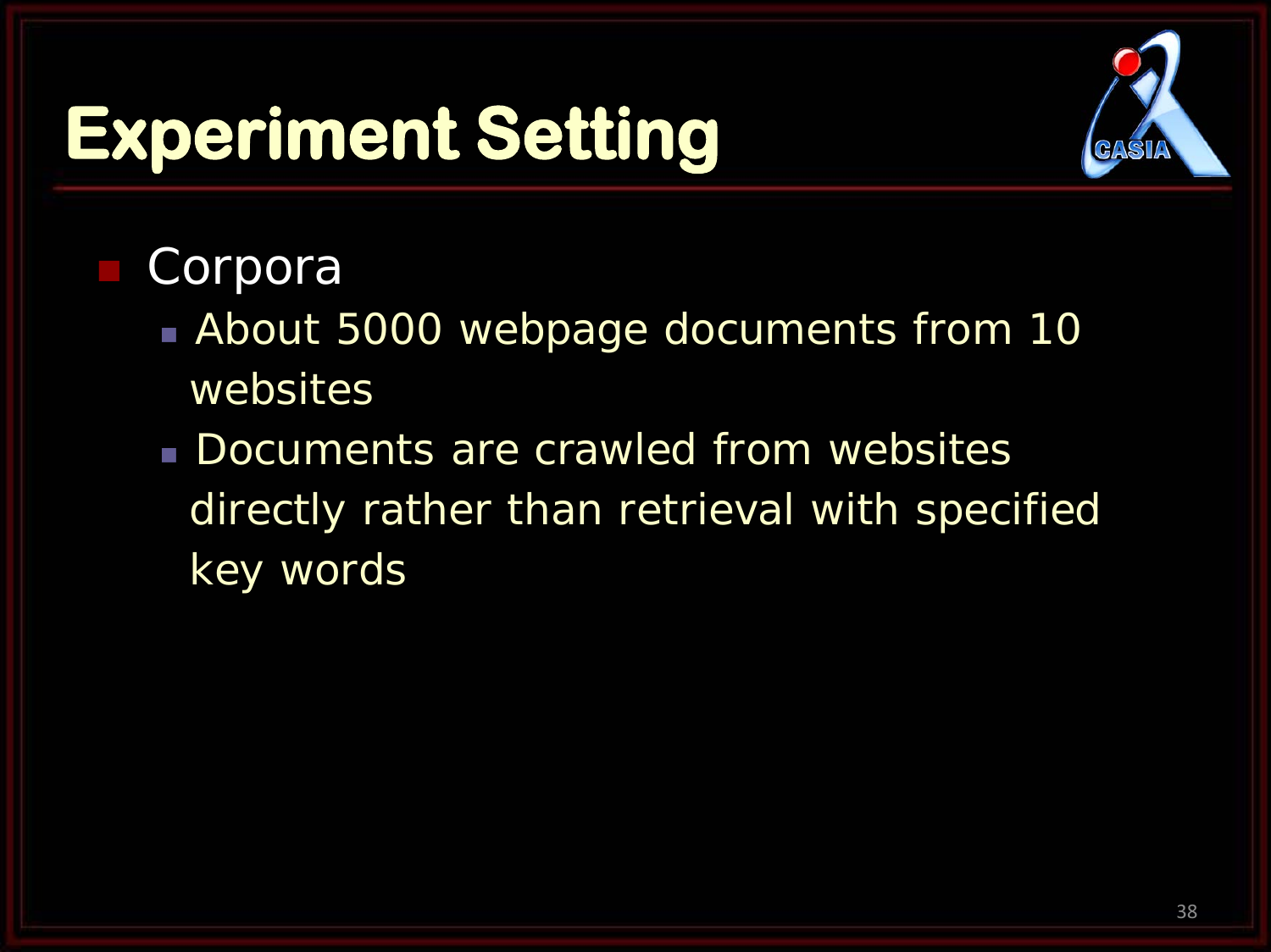

- About 5000 webpage documents from 10 websites
- Documents are crawled from websites directly rather than retrieval with specified key words
- **Manually labeled**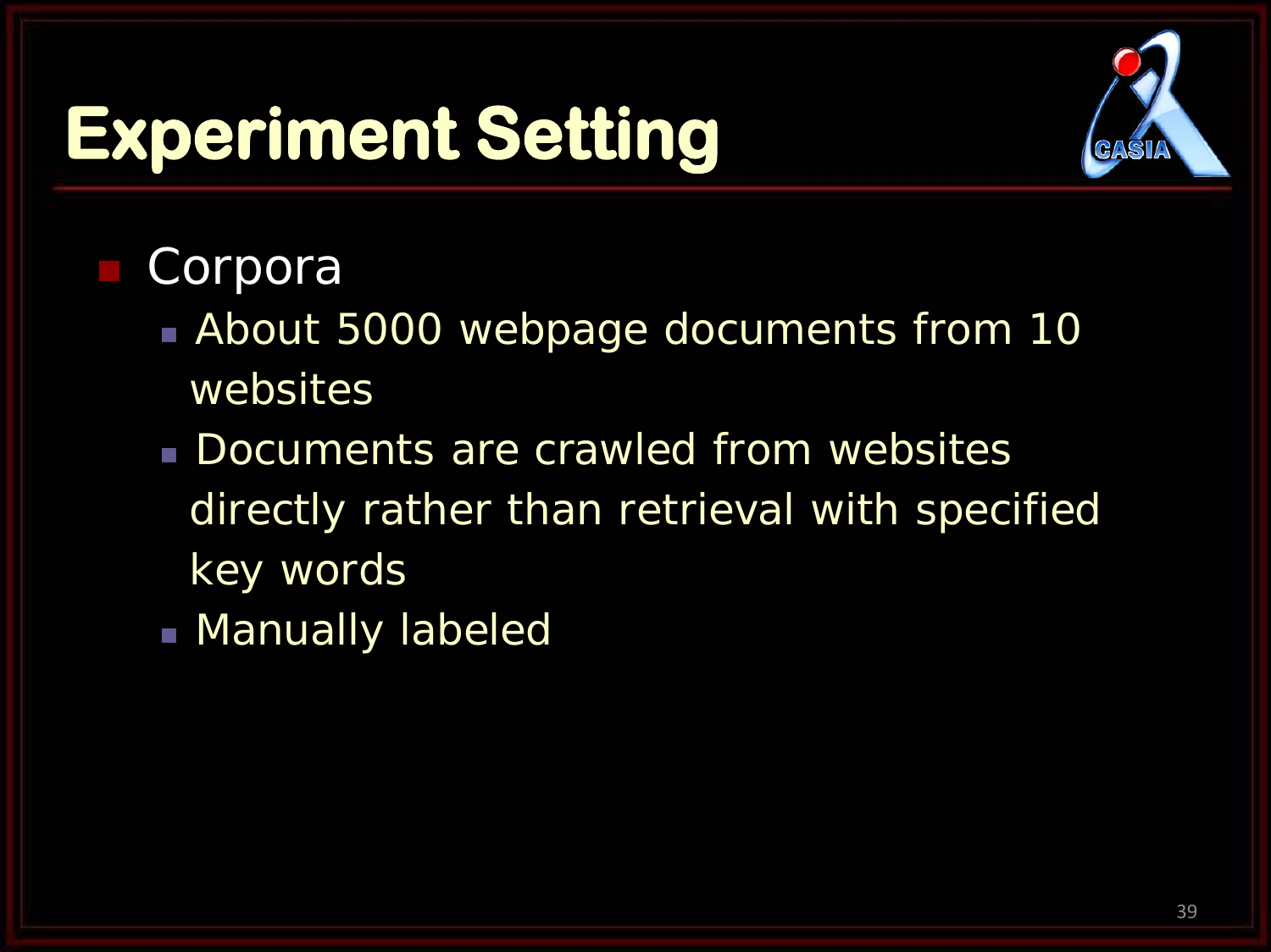

- About 5000 webpage documents from 10 websites
- Documents are crawled from websites directly rather than retrieval with specified key words
- **Manually labeled**
- **About 20 percent of topic related documents**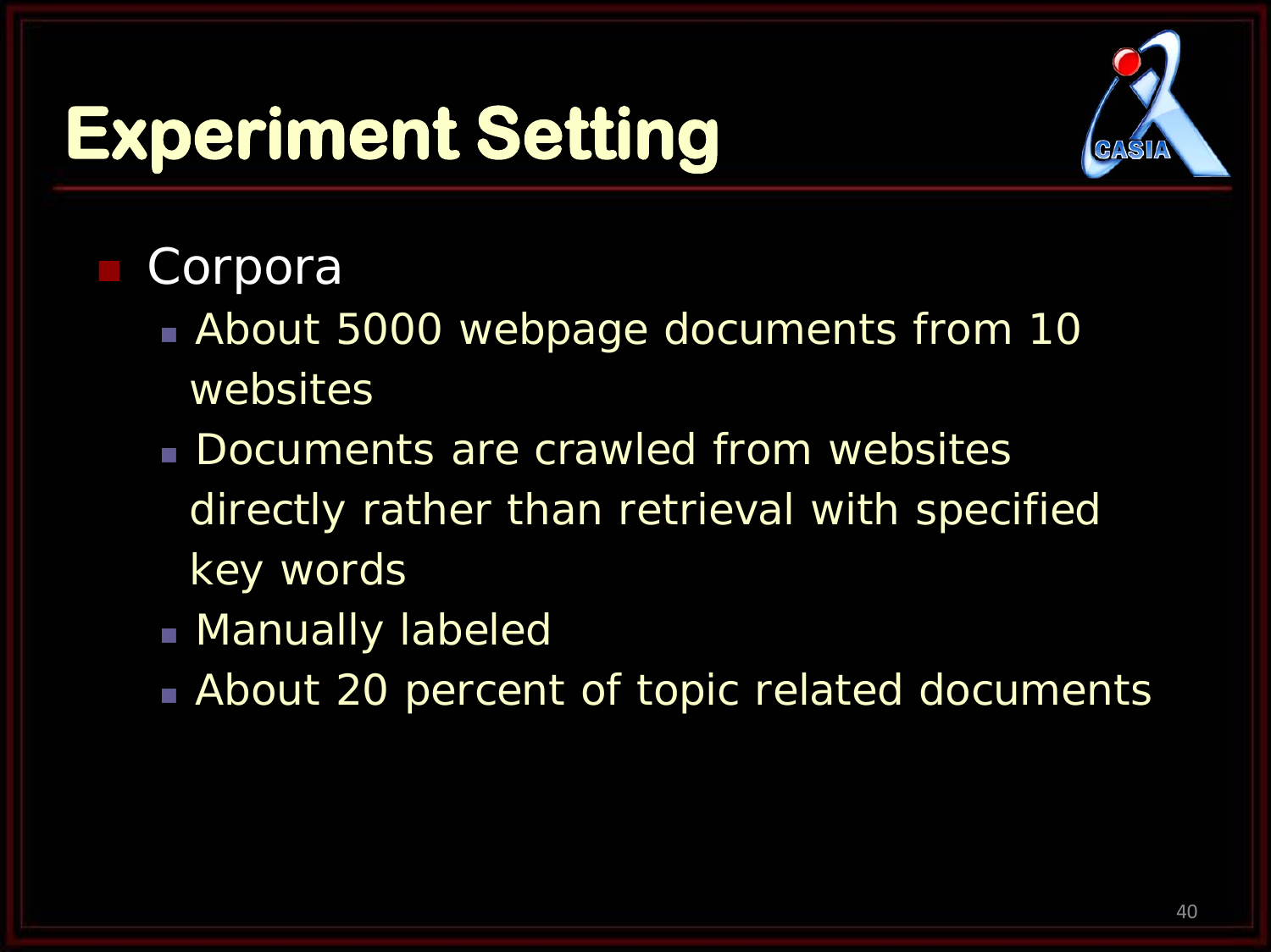# **System comparison under different configurations**

| <b>Round</b>                                  | <b>Precision</b> | <b>Recall</b> | <b>F-Score</b> |
|-----------------------------------------------|------------------|---------------|----------------|
| ME + SingleRelWordMatch                       | 62.38            | 84.36         | 75.49          |
| ME + RelatedWordCom                           | 79.84            | 82.75         | 81.76          |
| ME + CharacteristicWordCom                    | 82.30            | 82.81         | 82.64          |
| ME + CharacteristicWordCom +<br>Self-Learning | 83.49            | 83.02         | 83.18          |

CAS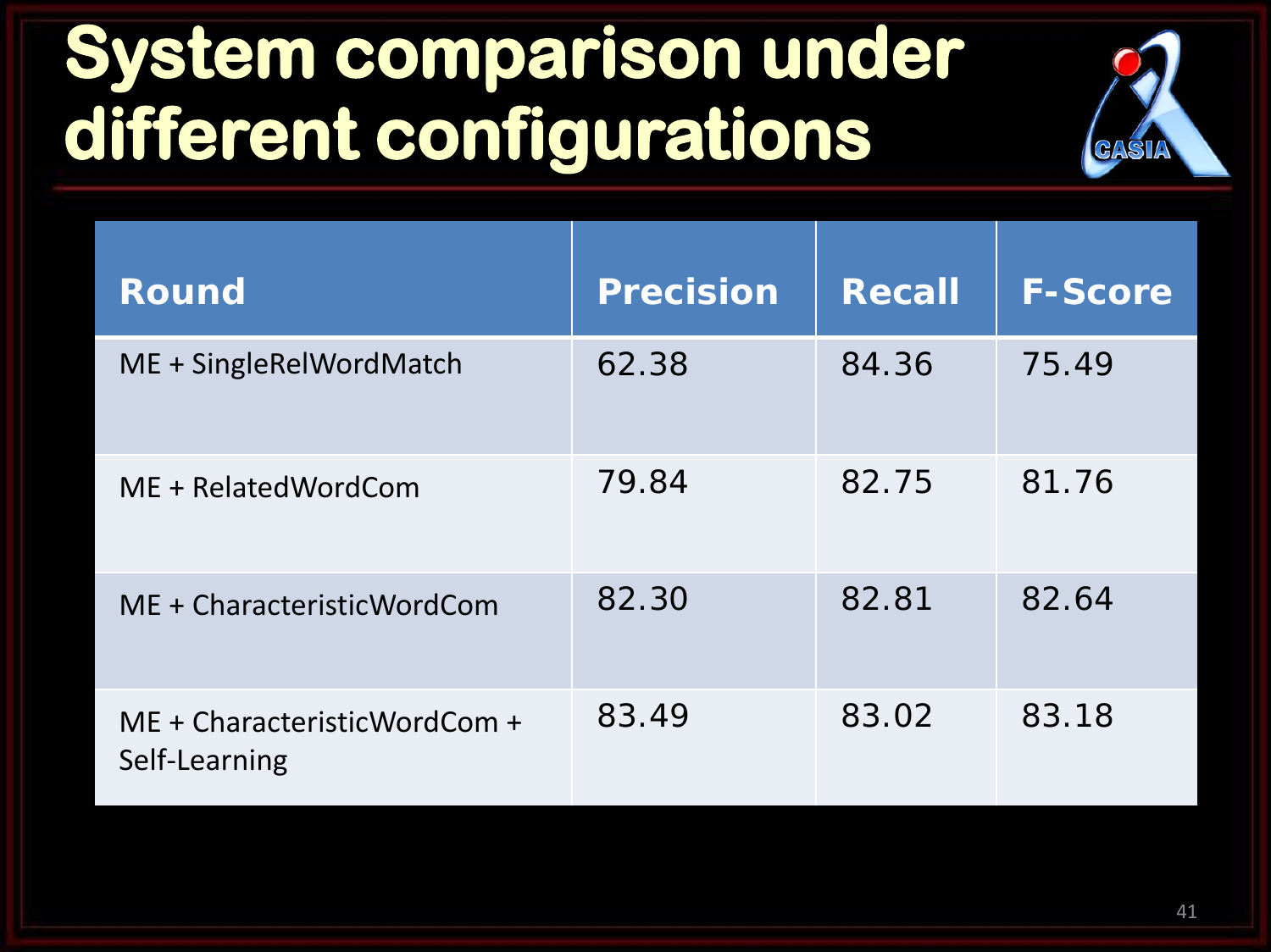

**Domain Adaptation**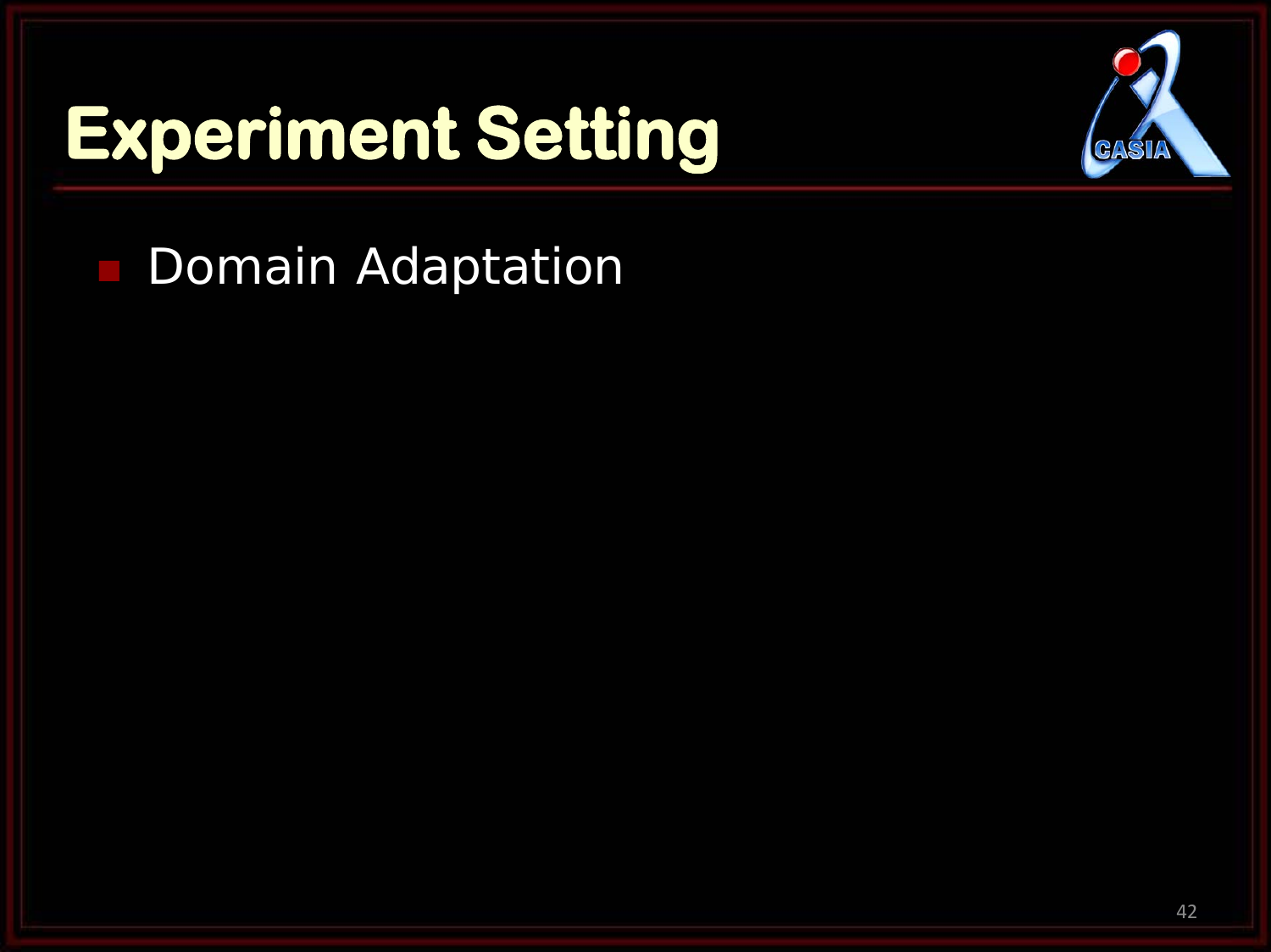

Domain Adaptation

**Training: one sub-collection related to** transportation (500 documents)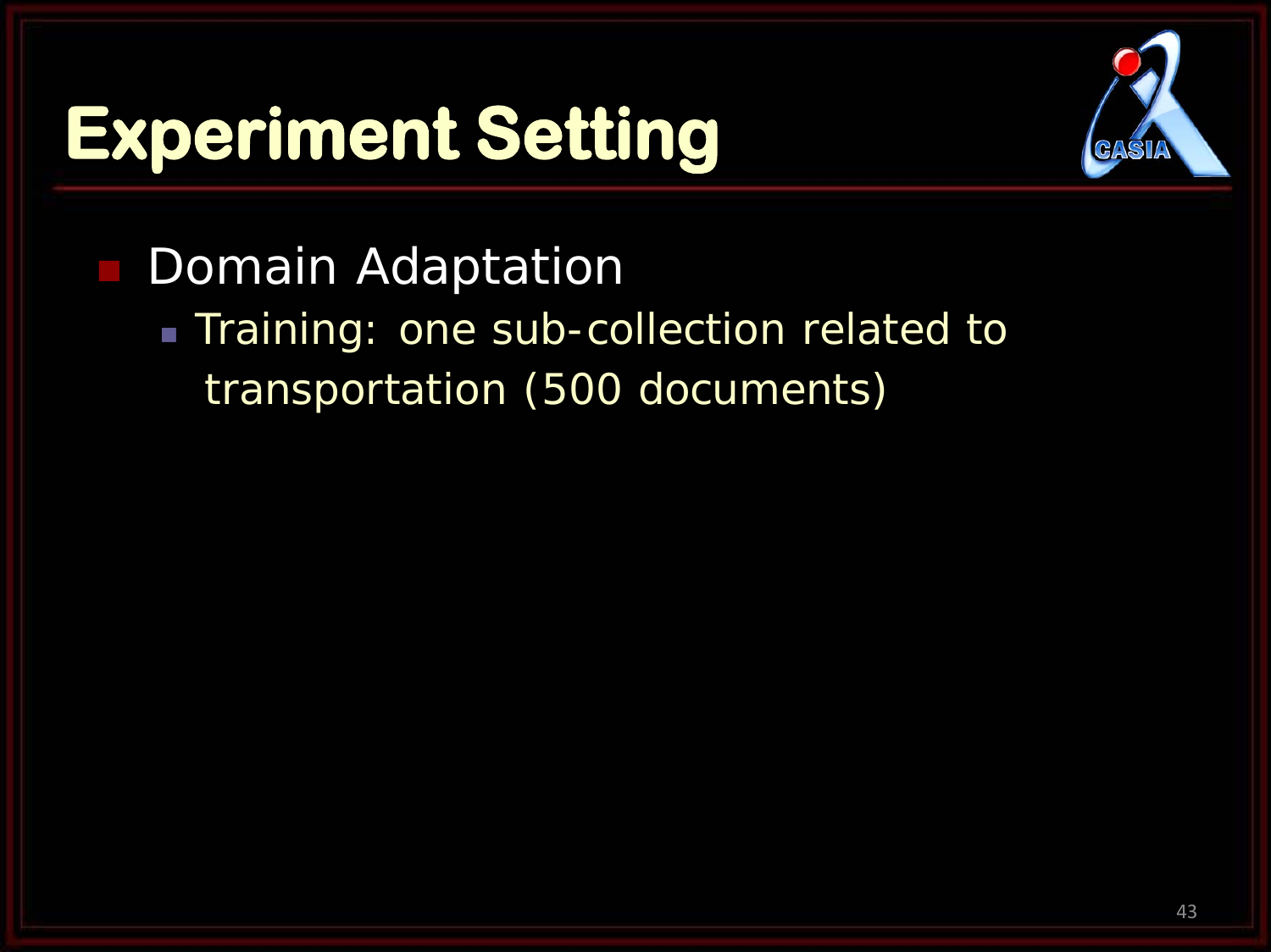

#### Domain Adaptation

- **Training: one sub-collection related to** transportation (500 documents)
- **Testing: one concerning criminal incidents** (400 documents)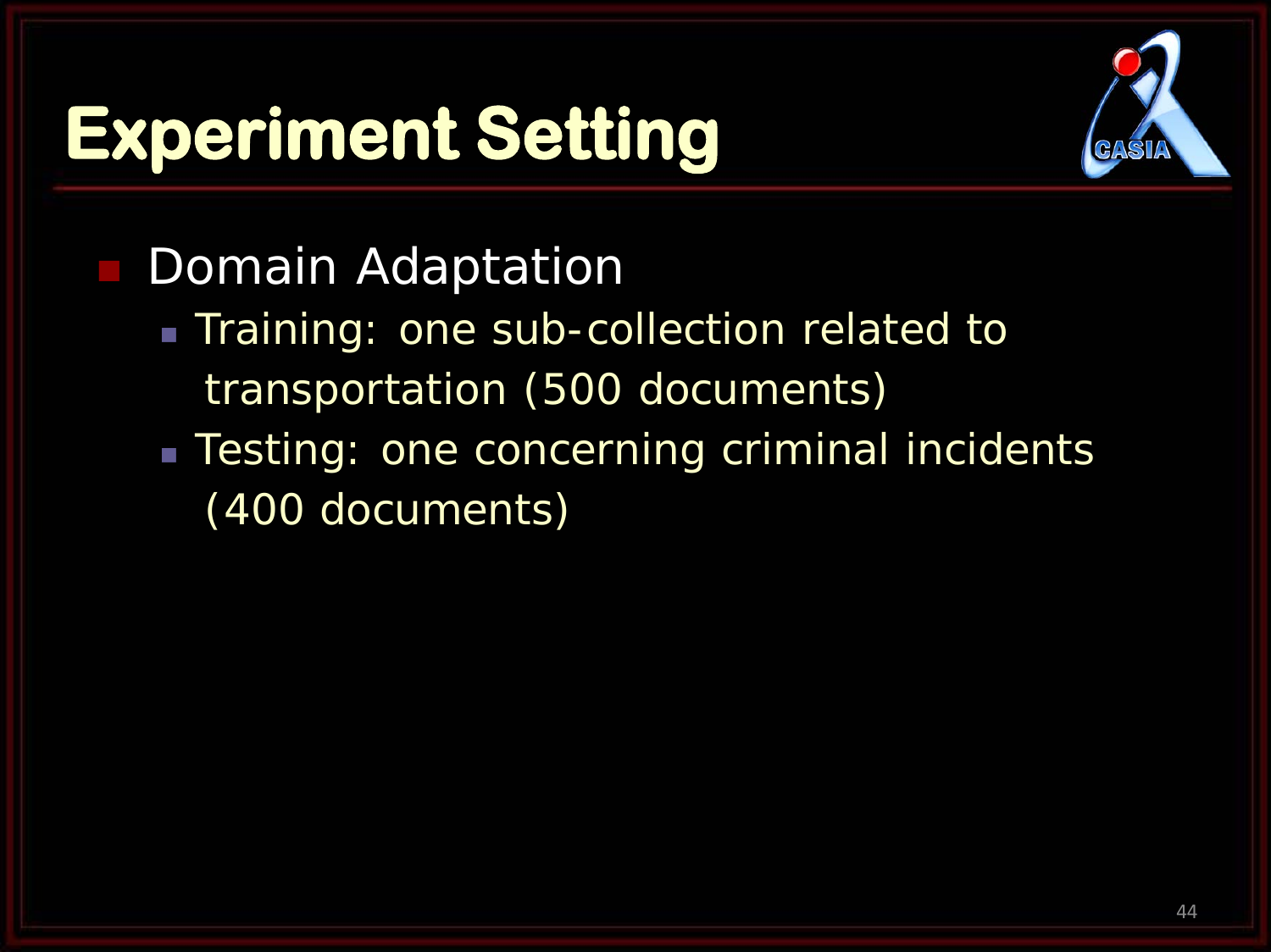

#### Domain Adaptation

- **Training: one sub-collection related to** transportation (500 documents)
- **Testing: one concerning criminal incidents** (400 documents)
- Measurement: whenever one hundred new documents were classified, F-score is recalculated over all testing documents processed till the current time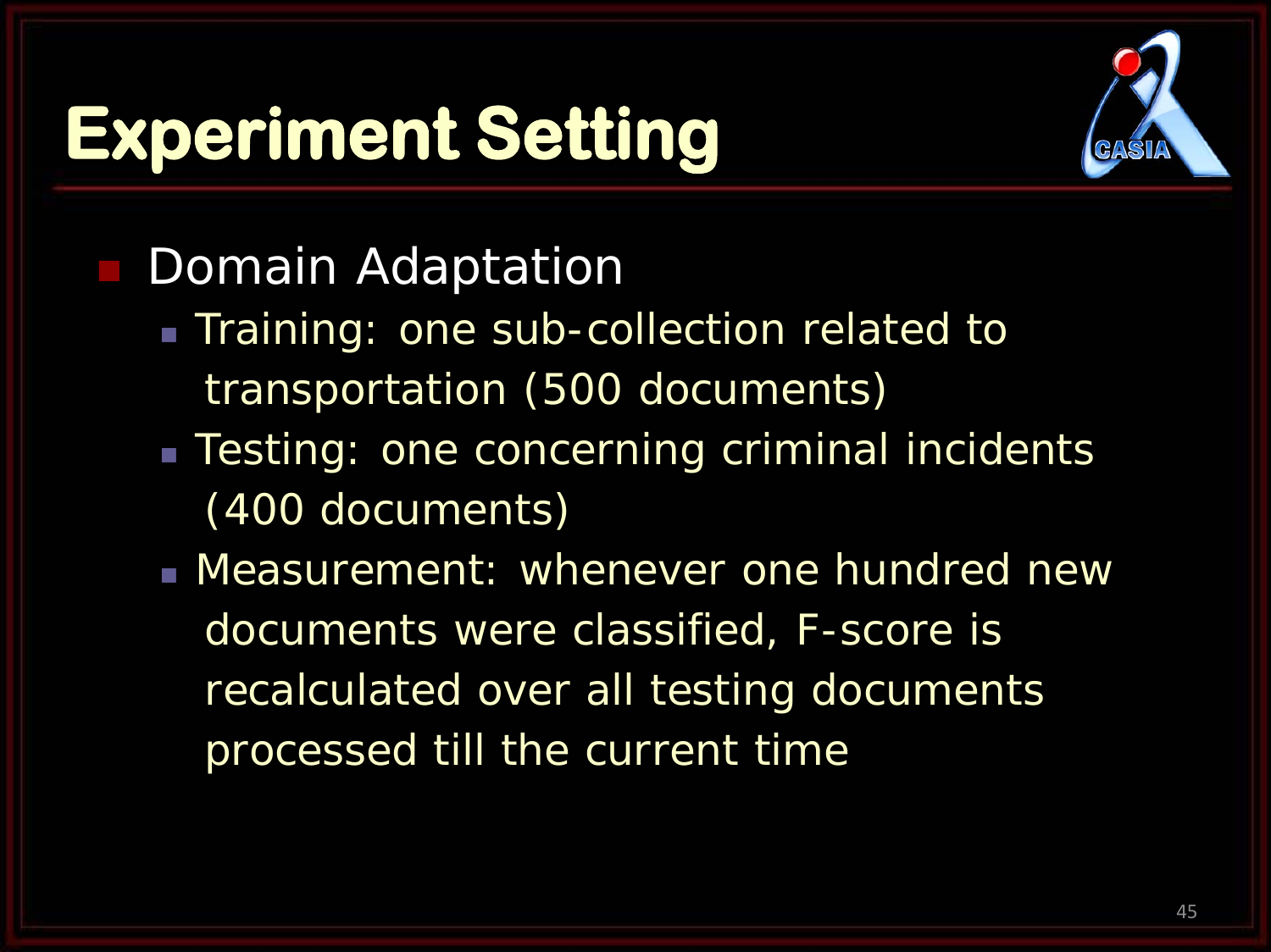# **Performance variation tenden**



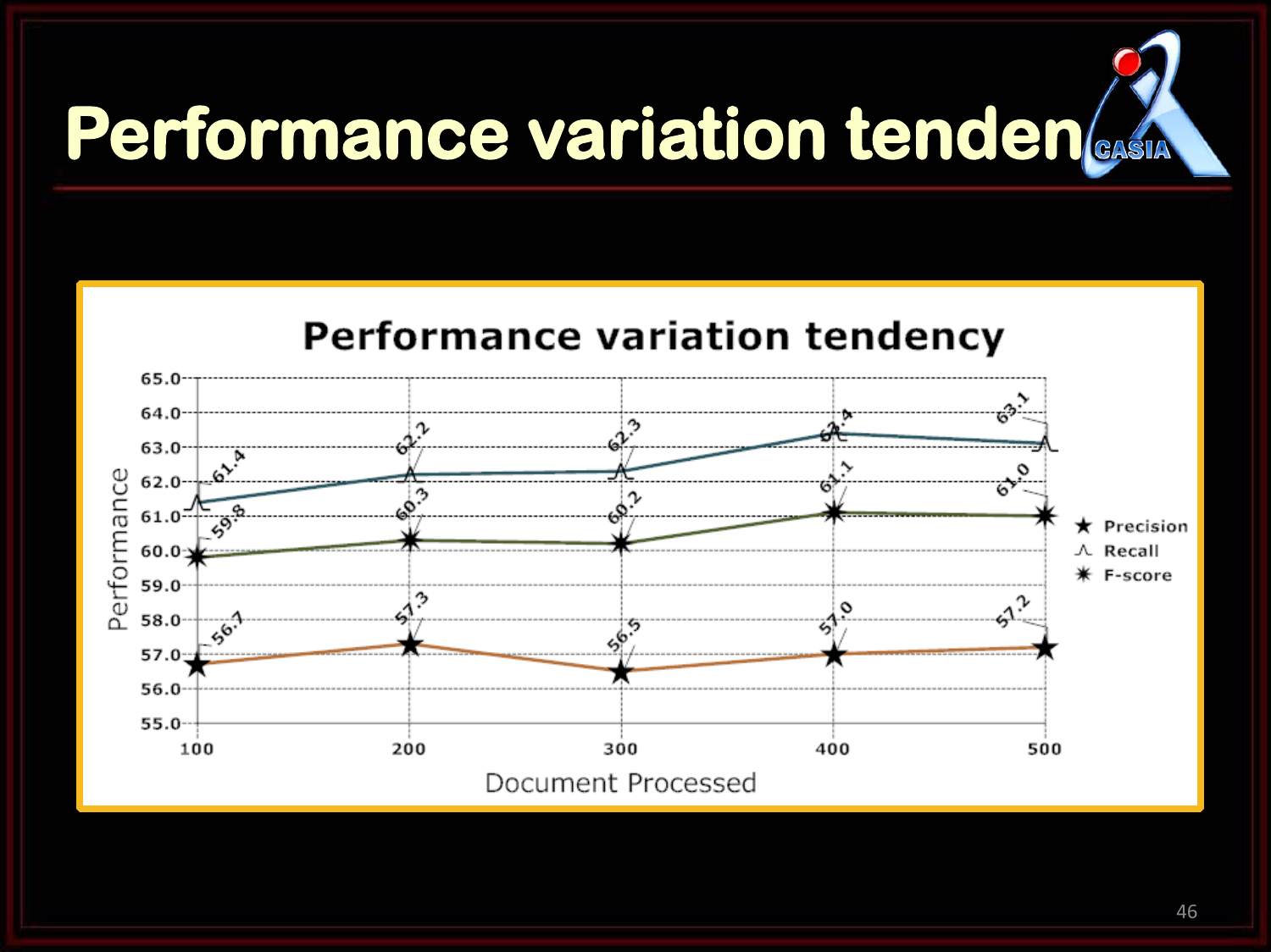

# **Scoring results from TOIDS**

| <b>Title</b>                                                                               | <b>Rel_score</b> |
|--------------------------------------------------------------------------------------------|------------------|
| 一颗子弹 马英九连战矛盾面临<br>One Bullet The contradiction between Ma Ying-jeou and Lien<br>Chan faces | 5                |
| 男子为讨68.6万贷款持刀…<br>For debt collection of 686,000, men armed with knives                    | 4                |
| 河南交通厅长董永安落马<br>Transport Minister in Henan province Dong Yongan collapses<br>$\cdots$      | 5                |
| 被囚俄罗斯寡头能把2亿<br>Jailed Russian oligarch uses 200,000,000                                    | 3                |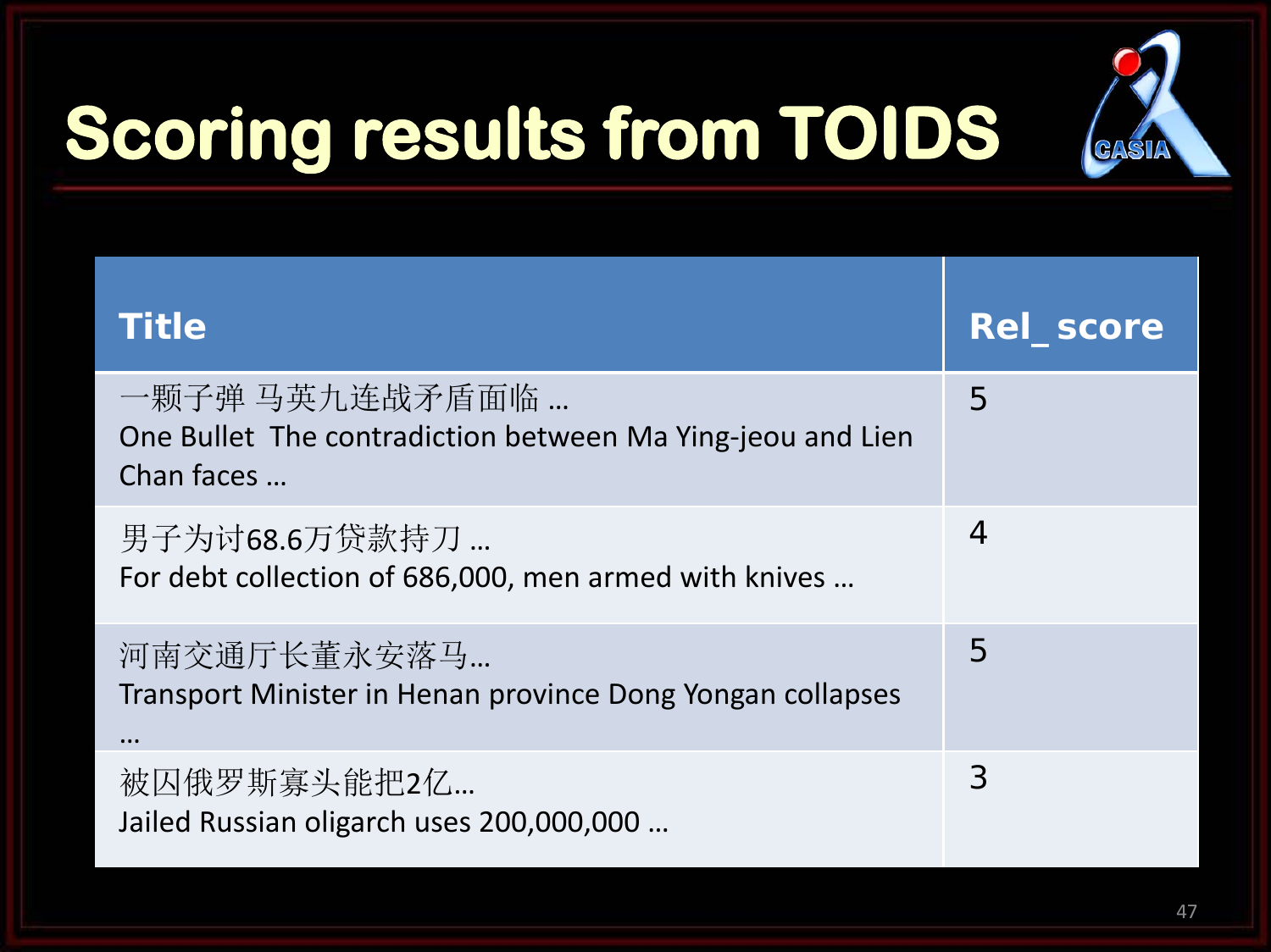# **Road Map**



- **Introduction**
- Hybrid approach for TOIDS
- Experimental Results
- **Conclusions**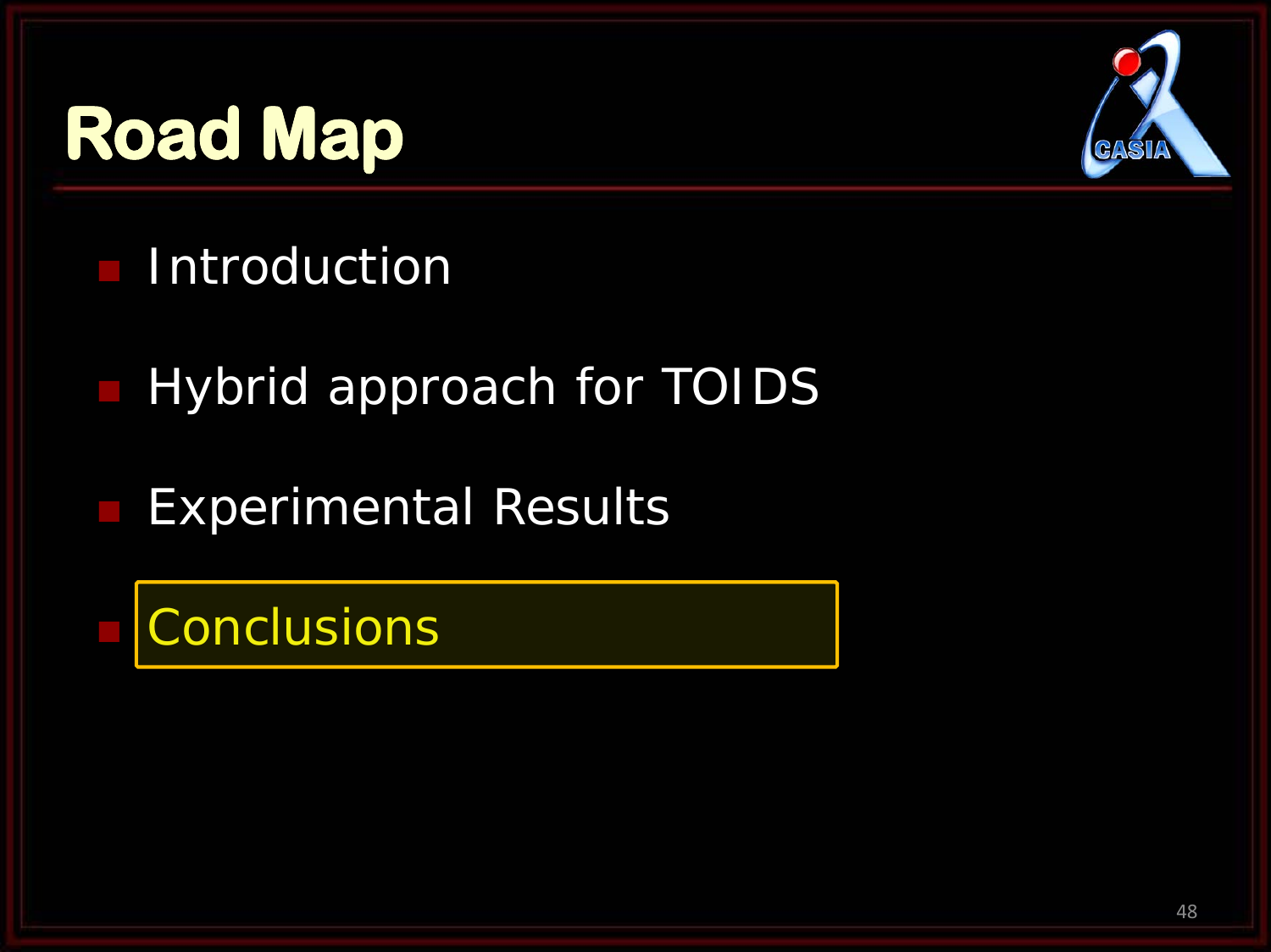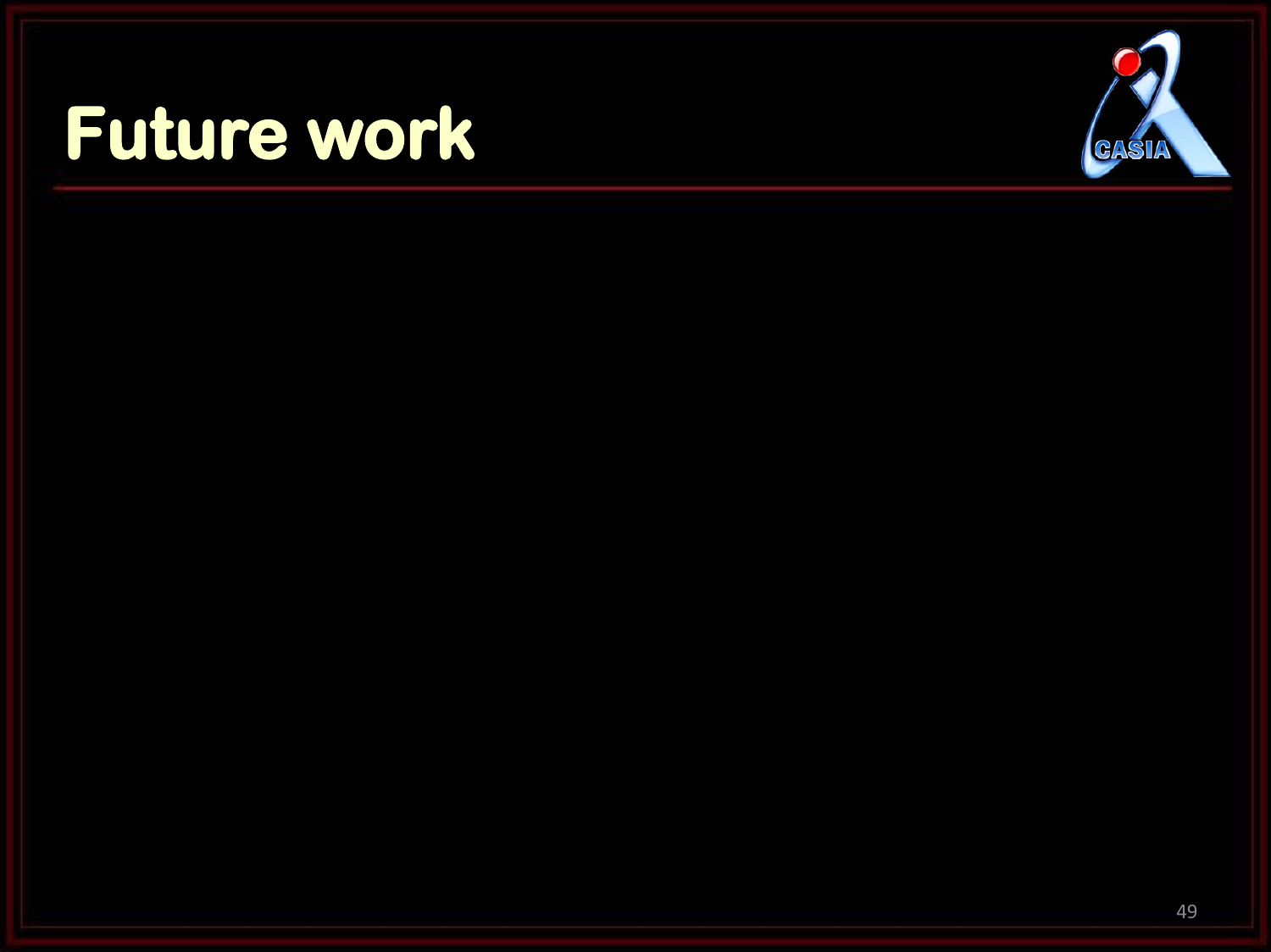

 $\vert$ 1

#### Use quantified Z-score of characteristic words to judge a sentence's relevance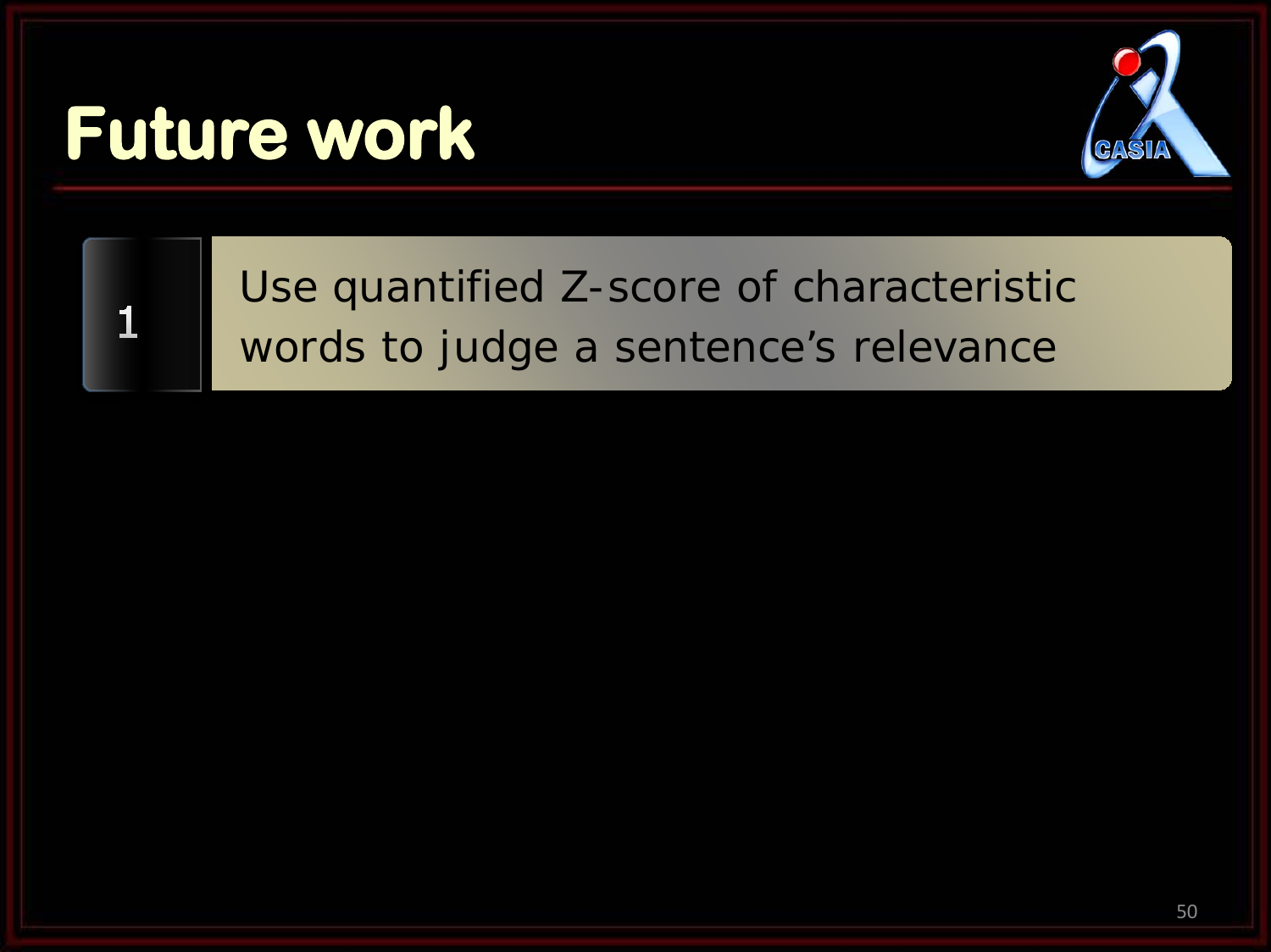$\overline{2}$ 



Use quantified Z-score of characteristic words to judge a sentence's relevance

Distinguish the importance of sentences occurring at different positions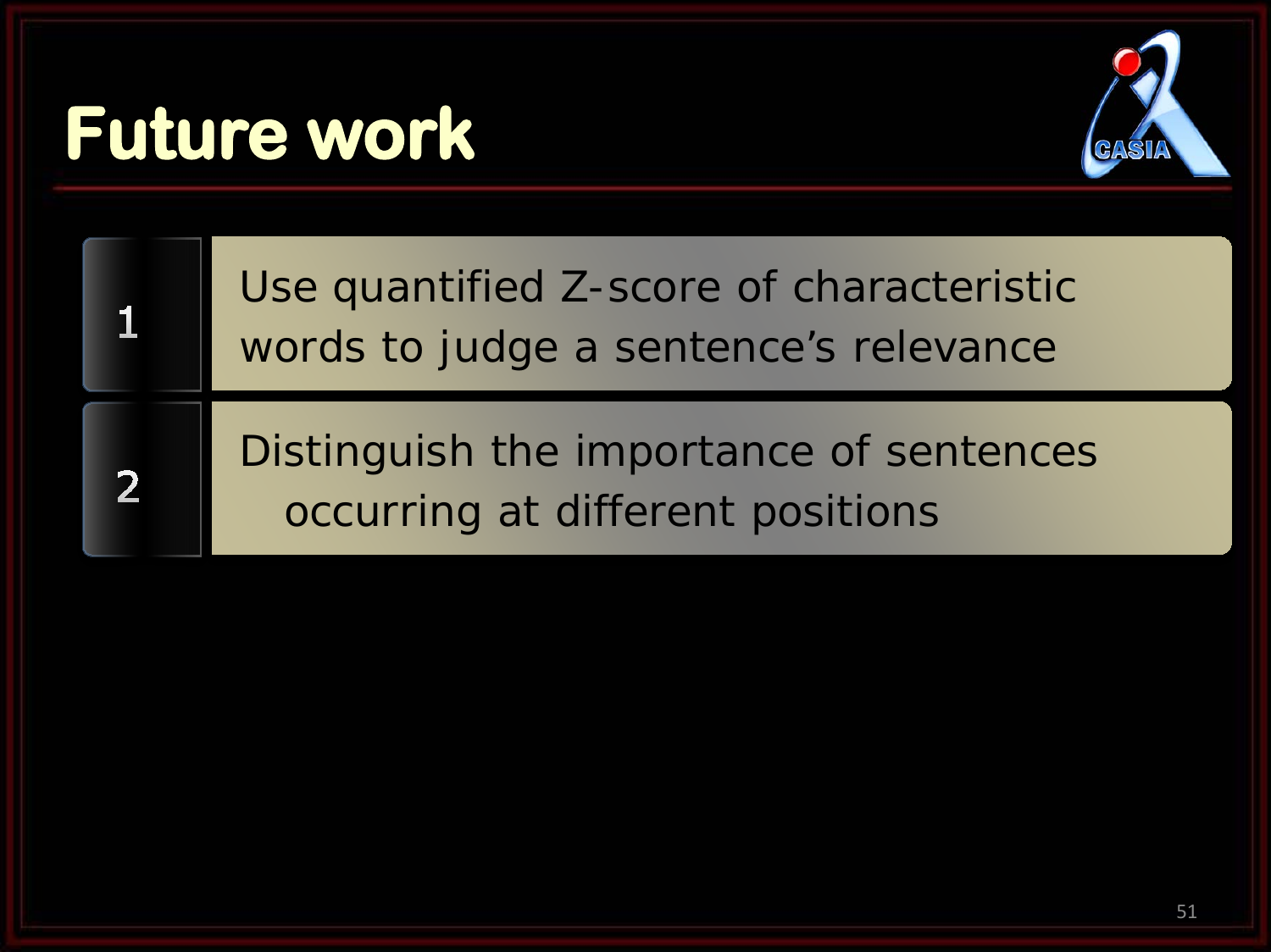

Use quantified Z-score of characteristic words to judge a sentence's relevance Distinguish the importance of sentences  $\overline{2}$ occurring at different positions Implement mutual enhancement mechanism  $\overline{3}$ between sentence and document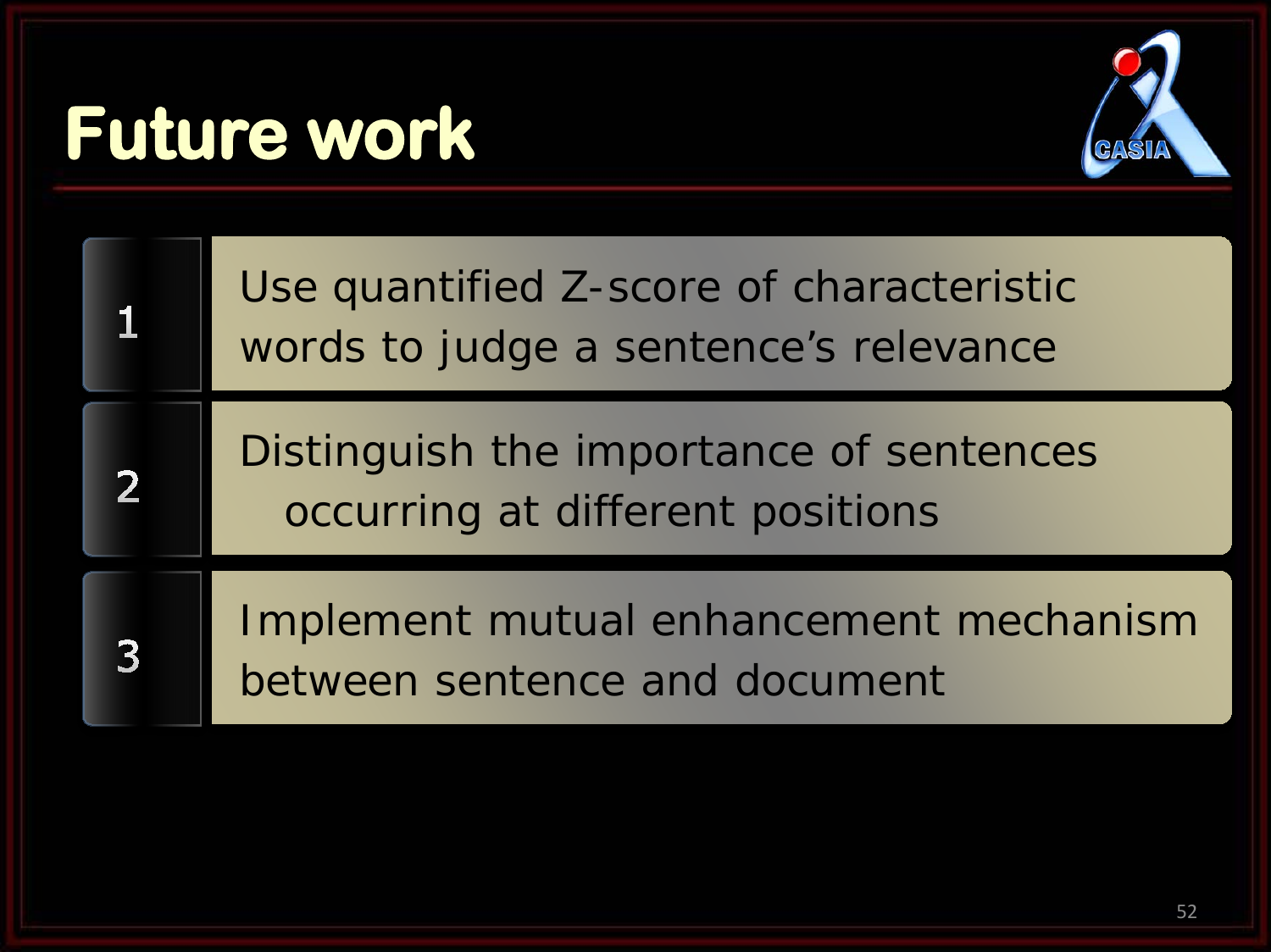

|   | Use quantified Z-score of characteristic<br>words to judge a sentence's relevance |
|---|-----------------------------------------------------------------------------------|
|   | Distinguish the importance of sentences<br>occurring at different positions       |
|   |                                                                                   |
| 3 | Implement mutual enhancement mechanism<br>between sentence and document           |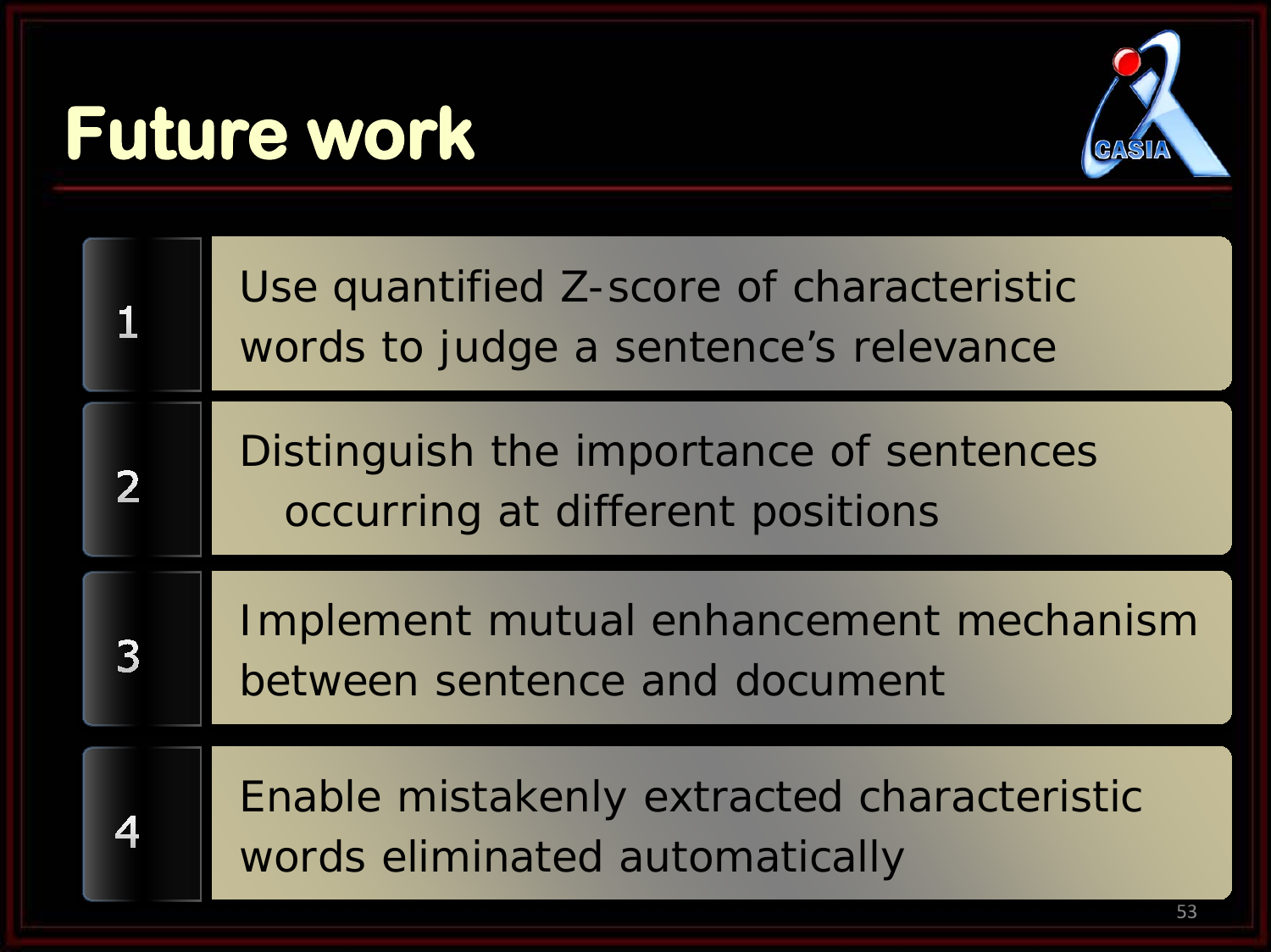# **Thank you!**